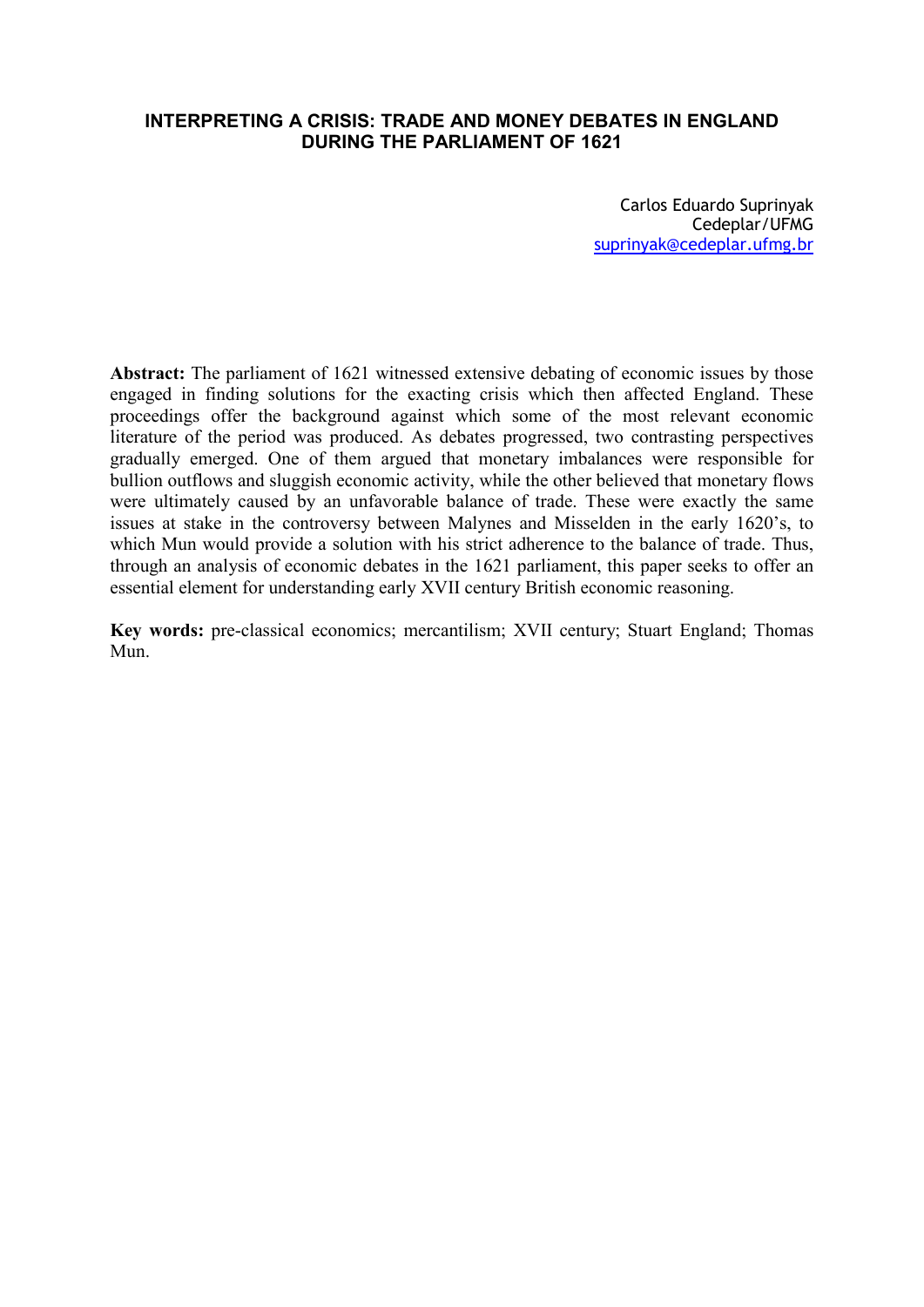# **INTERPRETING A CRISIS: TRADE AND MONEY DEBATES IN ENGLAND DURING THE PARLIAMENT OF 1621**

## **INTRODUCTION**

-

In the midst of all the political mayhem that characterized early Stuart England, economic turbulences and difficulties are frequently somehow cast in a shadow. Those were present, nonetheless, and they were an essential component in the process of social change that swiftly took hold of England during those decades. James' economic heritage upon his accession was a dubious one, to say the least. The protracted period of demanding foreign conflicts which characterized Elizabeth's late reign exerted its toll upon the country's wealth, besides leading to growing popular discontent due to frequent fiscal exactions in order to support the war effort. Foreign trade was on the whole sluggish, leading one eminent historian to reach the bleak conclusion that "the last years of Elizabeth's reign were marked neither by security in the organization of trade nor by any degree of commercial progress" (Supple, 1964, p. 25). Such was the legacy bequeathed by the "late Queen of famous memory" to her Scottish successor.

Nevertheless, the new dynasty took its first steps on an economic high note. James' accession in 1603 brought along peace with Spain, and with it a general improvement in trade conditions. The first decade of his reign was one of undoubted prosperity – a golden era which would be bitterly remembered both by opponents and allies during the hard years to come. White broadcloth exports grew constantly, reaching its highest ever level in 1614. Prices were on the rise, as were rents. On this bed of roses, however, lay a cumbersome monarch, and all the affluence was not translated into solid public policy. The bounty and extravagance so characteristic of James' style of governance guaranteed that the reduction in extraordinary expenses resulting from peace did not bring about an equivalent loosening of pressure on the crown's budget. Quite on the contrary, ordinary expenses soared, and the king and his councilors soon had to face a quickly deteriorating fiscal situation – an issue which would haunt James unmercifully throughout the remainder of his reign, as well as that of his  $heir^1$ .

Of course, James' "Christmas" was only part of the story. Beneath the glowing surface of economic life lay profound changes which were then taking place within England's

<sup>&</sup>lt;sup>1</sup> Regarding early Stuart fiscal hardships and the means through which they were dealt with, see Ashton (1957  $\&$ 1960).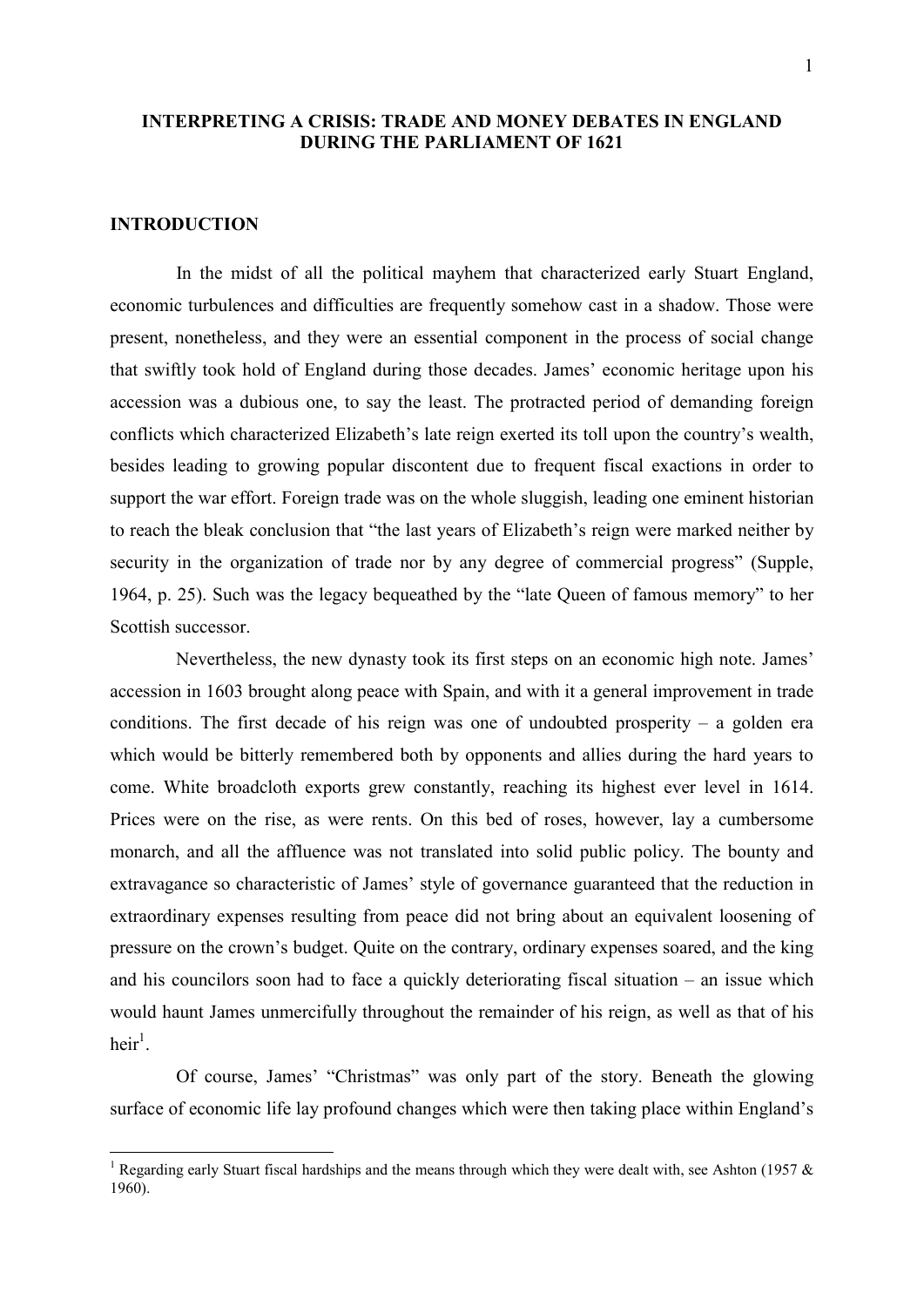main industry. Sir Edward Coke often repeated that nine out of ten parts of England's exportable commodities came from the sheep's back. That might as well be, but the possibilities offered by the sheep's back were numerous. Early seventeenth century witnessed a dual movement within British woolen cloth industry: the decay of the traditional, luxurious white and undressed woolen cloth – "the jewel of the kingdom" – and the rise of the lighter and coarser mixed fabrics collectively known as new draperies. This process was already in course during the first decade of the century, and was still to go on for much longer<sup>2</sup>. However, an unhappy attempt at government interference – the infamous Cockayne project<sup>3</sup> – brought about a precipitous decline in the traditional sector. White broadcloth exports peaked in 1614, never to reach the same level again. From 1615 to 1618, when the project was being put into practice, this whole branch of cloth manufacture faced constant and severe distress. Although going through a secular decline, white broadcloths were still the main export item for England, and such a disruption in its trade was bound to have strong economic implications for the country as a whole. Moreover, after the project was finally repealed, and everything was expected to go back to normality, a new series of disturbances hit England's cloth trade badly. Those were related to the beginning of hostilities in Central Europe, and the severe monetary disturbances that ensued<sup>4</sup>. Not having time to fully recover from one major setback, England's cloth trade found itself once again plunged into depression.

Thus, by the dawn of the 1620's England's economic prospects did not seem nearly as bright as they had a decade or so before. It was under these circumstances that an indebted king was forced to summon parliament in 1621 in order to meet the challenges posed by religious conflicts on the continent. That would be the first time the Commons met after the dismal events which led to the dissolution of the Addled Parliament in 1614. All the abovementioned pressing economic distresses accumulated during those seven years were bound to appear in the forum for debate offered in Westminster. And appear they did, under several guises. The 1621 parliament brought a whole array of economic issues into public scrutiny, and forced different groups and sectors of society to reflect about them and voice their opinions. One of the results thereof was a burst of activity in economic pamphleteering. The most significant economic tracts conceived during the first half of the seventeenth

 $2$  About the changing patterns of England's foreign trade in late XVI and early XVII century see Davis (1961), Fisher (1950) and Wilson (1969).

<sup>&</sup>lt;sup>3</sup> An extensive, although somehow outdated, account of all the social, political, and economic circumstances which surrounded the rise and fall of the Cockayne project can be found in Friis (1927). Barry Supple also deals with the subject from an updated perspective (1964, pp. 31-49).

<sup>&</sup>lt;sup>4</sup> The standard account of the crisis is still that of Barry Supple (1964). See also Kindleberger (1991).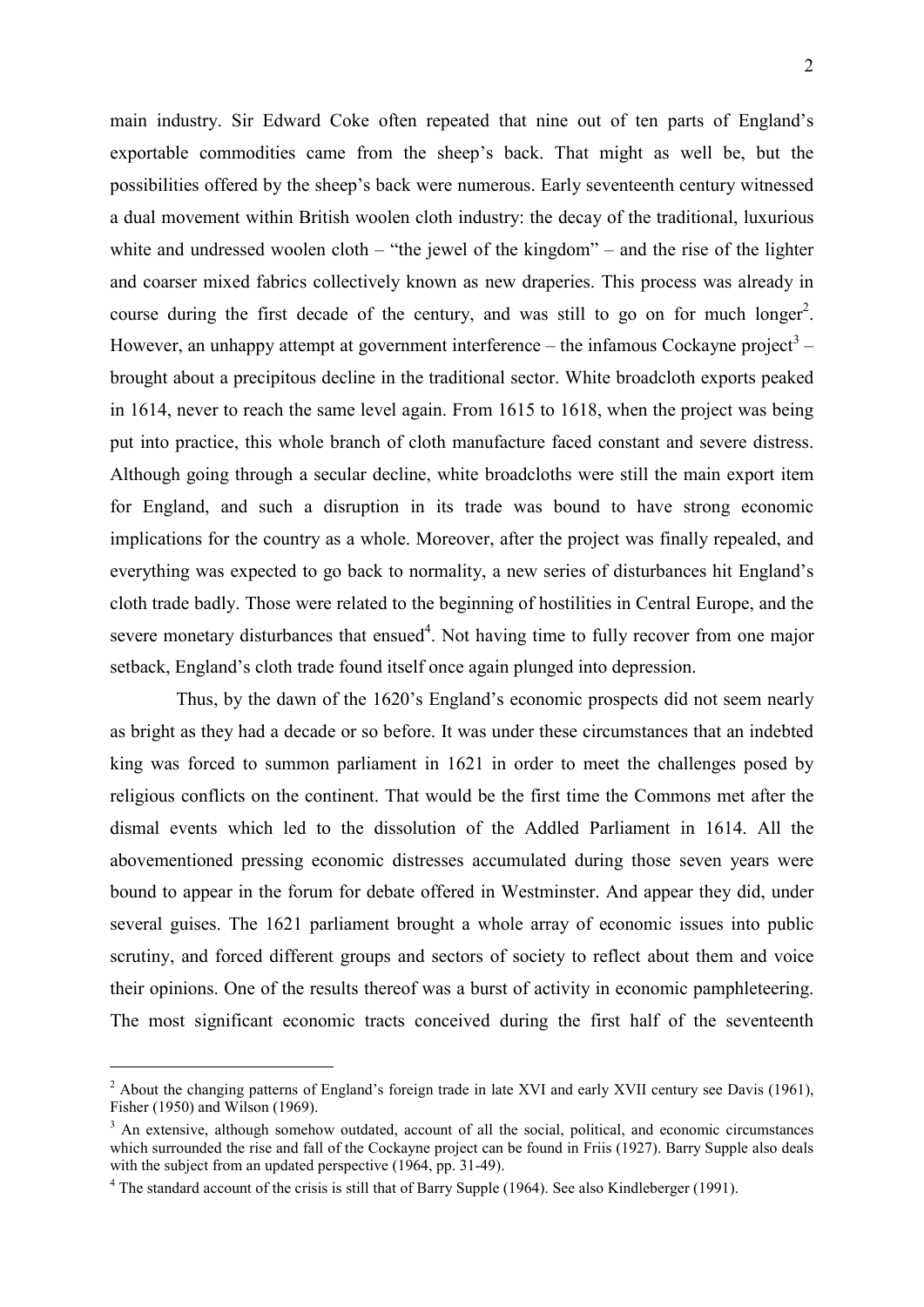century were directly related to the early 1620's economic disturbances and their public investigation originally induced in the 1621 parliament. The notorious controversy between Gerard de Malynes and Edward Misselden covered the span of four pamphlets published between 1622 and 1623, dealing in detail with issues debated in parliament<sup>5</sup>. The same with Thomas Mun, who not only composed a tract aimed directly at influencing 1621 proceedings, but was an active member of investigative committees then established. Such experience served as the basis for the writing of *England's Treasure by Foraign Trade*, the definitive masterpiece of early Stuart economic reasoning. Thus, understanding what is at stake in the House of Commons during 1621 is a fundamental step towards acquiring a firm grasp of early seventeenth century economic ideas in England. Such is the aim of the following pages.

### **THE 1621 PARLIAMENT AND ECONOMIC DEBATES**

-

Economic issues undoubtedly occupied a prominent place amidst 1621 parliamentary proceedings. Such eminence, however, cannot be exaggerated. Other subjects ruled the day and gathered much more attention: the Palatinate crisis and related revenue subsidies; nonconformity policies; patents of monopoly and law dispensation; the punishment of officers there involved, in particular Lord Chancellor Bacon; legal reforms in the courts of chancery and wards. Of these, only monopolies had in any sense an economic underpinning, although the whole matter was deeply entangled in political and constitutional issues. Still, economic concerns were present in a quite straightforward fashion during the whole session, from its very beginning. As proof of that, one can adduce James' own words in his opening address to parliament:

For the scarcitie of coine, it is strange that my Mint for silver hath not gone this nyne or ten years. Yea, so long it hath stood out of use that I and my council cannot think to see silver coined there againe in our time. How this may be redressed it concerneth you to consider now in Parliament and let your King have your best advice about it (CD, 1621, VI:371-2<sup>6</sup>)

The king's concern over money was only natural, since that was one of the undisputed items in the royal prerogative. What is less obvious is that he would be willing to ask parliament for advice on how to deal with monetary shortcomings. This exchange of consultations between king and parliament regarding economic-related issues would be a

<sup>5</sup> The pamphlets directly concerned with this post-parliament controversy are *Free trade or the meanes to make trade flourish* and *The circle of commerce or the balance of trade*, by Misselden, and *The center of the circle of commerce*, by Malynes, although earlier works by the latter were frequently drawn into the discussion.

<sup>&</sup>lt;sup>6</sup> The standard source for parliamentary debates used in this paper is the seven-volume collection edited by Wallace Notestein, Frances Helen Relf and Hartley Simpson, *Commons Debates 1621*, referred heretofore as "CD, 1621".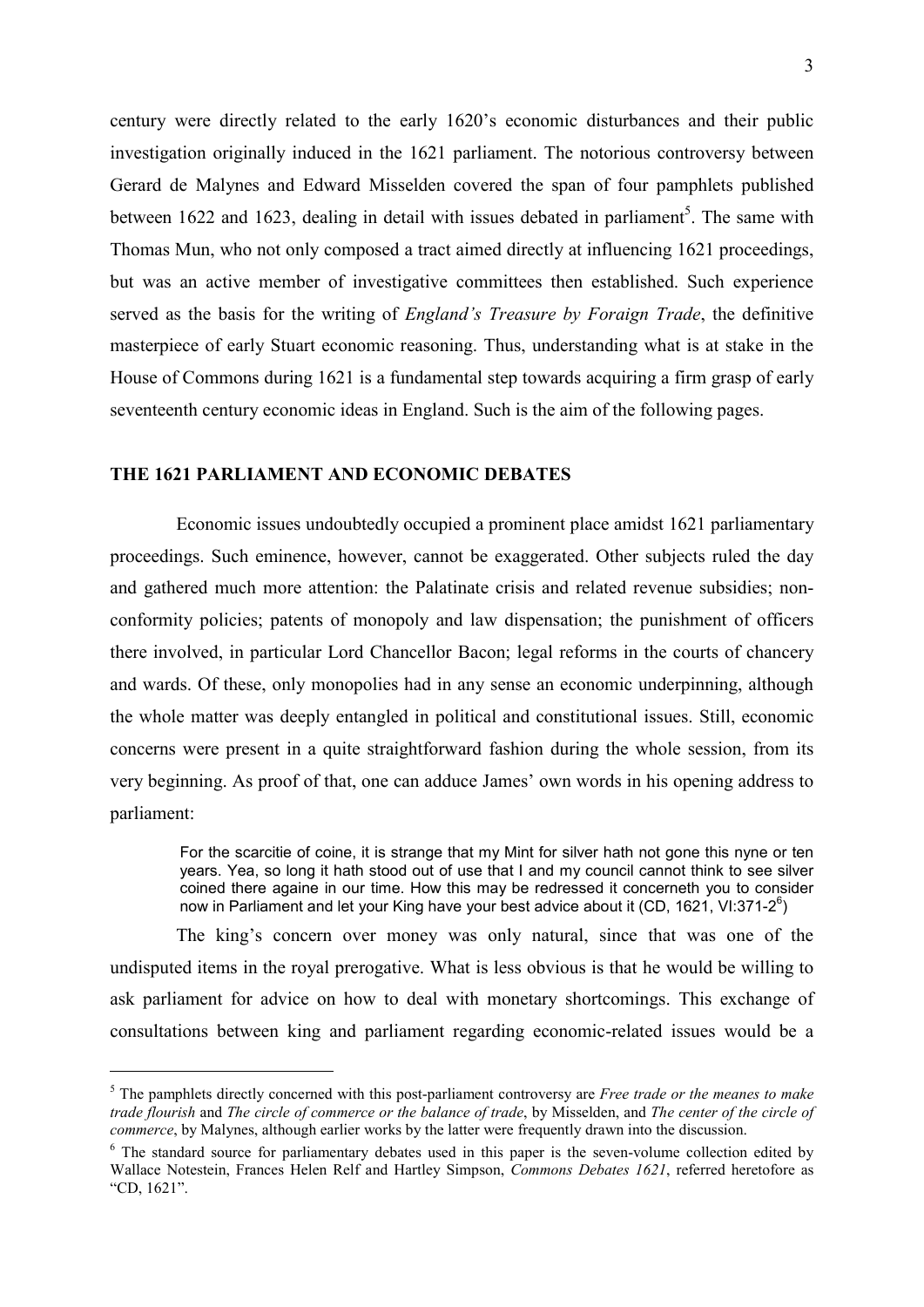constant feature of the whole session, although very few policy measures actually ever came to fruition. As part of preparations for their early summer adjournment, the Commons decided to petition the king to consider of three subjects in particular during the recess: freedom of trade to the outports, scarcity of money and exportation of ordnance<sup>7</sup>. The first two somehow encapsulated the main lines of economic debate in parliament during the preceding months. Regarding freedom of trade to the outports, a cautious James replied he found it a subject best suited for parliament to investigate<sup>8</sup>. Even so, he promised to seek advice with the Privy Council about it, whereas soon-to-be Lord Treasurer Cranfield admonished members to go home assured that measures would be taken to remedy the situation even before they could reach their counties. As to the scarcity of money, James' reply once again demonstrates his deep concern and involvement with the matter:

For the second, which is want of coine, he [the king] said he thought no free Prince ever had his mint standing as his hath don so idle and so long idle. For, save a few Angels and some other few great and small peeces of gold, he cold heare of no mony from it a long time. And he said he often had put this mater to his council to be considered of, but cold not yet learne the reasons of that want nor heare of the remedy. Nevertheles the conclusion was that he wold take it againe into consideration and treade in the houses steppes as farre as he thought them fit to be followed (CD, 1621, VI:410)

These were not empty political promises. When parliament met again in November, the king could proudly report that both issues had been properly dealt with: matters of trade had been much debated and were "conveniently established", whereas matters of bullion were under the care of people selected from both houses<sup>9</sup>. The Privy Council had, indeed, been very active in this sphere during the previous months. As Cranfield had promised, the Merchant Adventurers were immediately forced to allow free exportation of new draperies by the outports to their privileged areas of Germany and Low Countries<sup>10</sup>. Following the king's own personal recommendation, the Council set about to debate and redress economic grievances raised by parliament. Merchant companies were asked to report in writing their views regarding monetary problems, which the Council subsequently examined $11$ . Representatives of the outports also were called in to present their opinions about the decay of trade and the scarcity of money, and a committee was then appointed to deal with the evidence<sup>12</sup>.

<sup>7</sup> Cf. CD, 1621, II:417; III:404; IV:398-9.

<sup>8</sup> Cf. CD, 1621, IV:414; VI:410.

<sup>&</sup>lt;sup>9</sup> Cf. CD, 1621, III:415-6.

<sup>10</sup> *Acts of the Privy Council*, V:391-2.

 $^{11}$  A.P.C., V:393, 400.

 $12$  A.P.C., VI:40;71.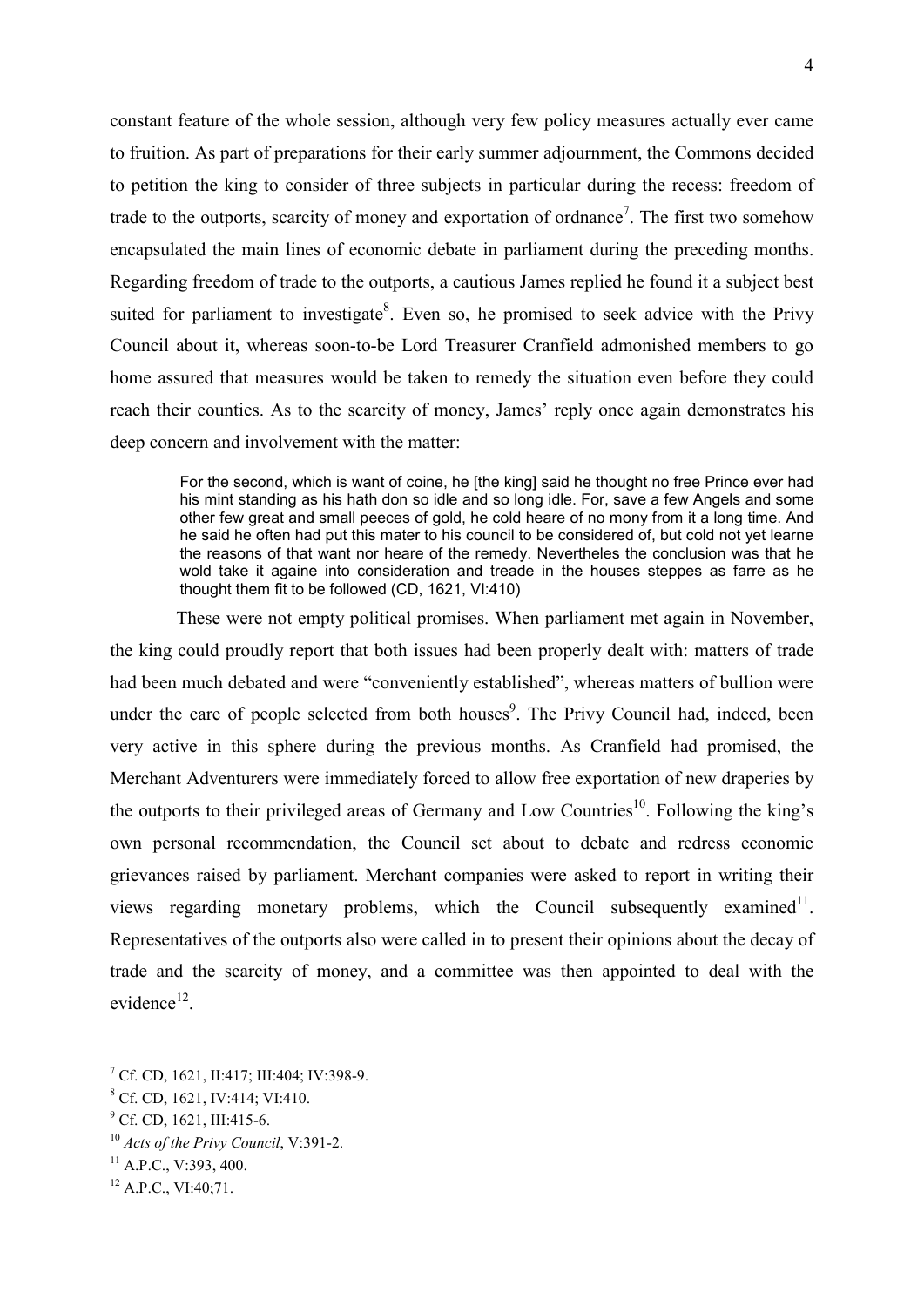Economic topics thus were the subject of much care throughout the whole year of 1621. During the last month of proceedings, relations between king and parliament quickly deteriorated, and a whole new range of political issues took hold of the Commons. Even so, when it became clear that the session would end without the approval of most significant bills, one could often hear members regretting that so little had been done for the relief of the kingdom's trade. Given that so much thought and speech were dedicated to assorted economic concerns, it is legitimate to ask in what exactly consisted these concerns, and how they were approached by different voices in parliament.

### **MONEY AND TRADE IN PARLIAMENT**

By 1621, England's cloth trade had been facing depressed conditions for almost a decade, during which time traditional clothing districts constantly petitioned the Privy Council seeking redress. Such complaints kept on arriving in 1619 and 1620, making it clear that simply getting rid of Alderman Cockayne and his dyeing and dressing project would not restore trade to its former condition. However, when parliament first met, the king explicitly stated his concern with money, and it was from this standpoint that economic debates initially took place. Indeed, one of the striking features of these proceedings is that, for some time, decay of cloth trade and scarcity of money are roughly treated as distinct issues. When economic themes were approached for the first time, on February 6, John Glanville took the lead and suggested the following reasons for the scarcity of money: exportation of money due to a value imbalance between domestic and foreign currencies; melting of coin into plate; excessive consumption of foreign goods; and the East India Company silver exports<sup>13</sup>. Of these, only the last two are related in any way to foreign trade, and even so without any apparent connection to the cloth trade. The next major issue brought about as a possible cause was the gold and silver thread patent, which allegedly both forbid bullion imports and implied consumption of domestic stocks<sup>14</sup>. This line of reasoning, opened up by Sir William Spencer and Edward Alford, was tied from the beginning with larger political issues, and would later be pursued at length during proceedings against monopoly patents and corrupt referees<sup>15</sup>.

<sup>13</sup> Cf. CD, 1621, II:29-30; IV:19; V:3-4, 439-40.

<sup>14</sup> Cf. CD, 1621, II:30; IV:19-20; V:440.

<sup>&</sup>lt;sup>15</sup> Cf. CD, 1621, IV:127; *Commons Journals*, I:537-44. The gold and silver thread patent, which granted sole rights of domestic manufacturing while at the same time forbidding importation, was one of several patents, considered by parliament to be grievances, through which a case was built against scandalous projectors and corrupt officers involved as referees in the granting of such patents – among whom were Lord Chancellor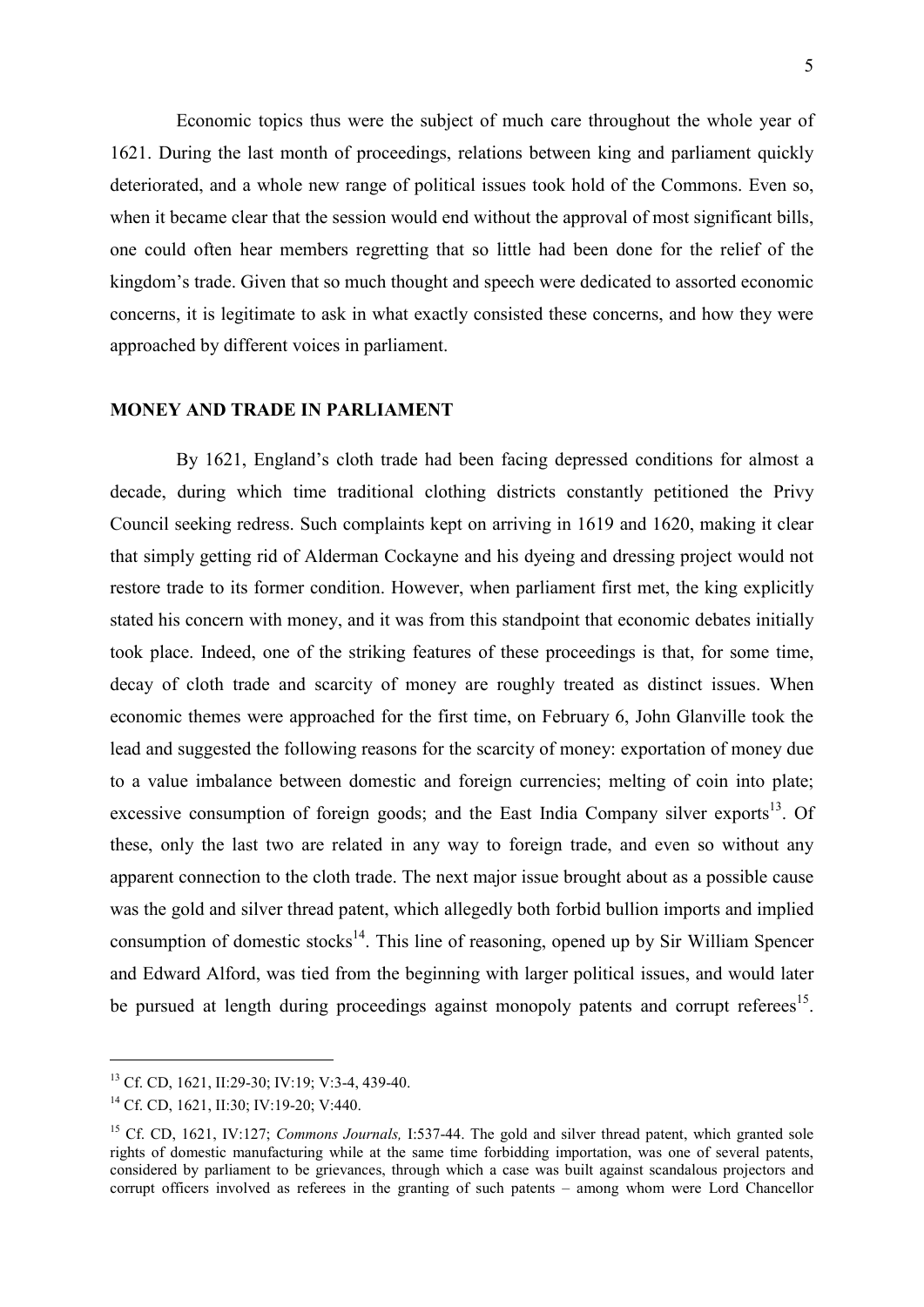Scarcity of money debates were then conferred upon the Committee for Grievances, with specific orders for the East India Company to attend, and the gold and silver thread patent to be brought in for investigation. Moreover, upon a motion by Sir Edward Sackville, it was suggested that the patent's referees should be examined, "so that His Majesty's Justice might be freed" (CD, 1621, V:439-40). Thus, monetary issues were tangled from the beginning with other political agendas, being used to reinforce the constitutional case against monopoly patents. The same pattern would come up again and again during the remainder of the session.

Ironically enough, the only voice to relate scarcity of money directly to the cloth trade during these initial discussions was that of Sir Giles Mompesson – who was involved with the gold and silver patent, and would be the first victim of the monopoly cleansing proceedings. Certainly trying to shift focus from the patent, he argued that:

the Merchant Adventurers who trade into those parts whence gold and silver hath been brought may be examined whether the gold which they bring be not again transported. For it is a general opinion that any kingdom that is rich in staple commodities must needs be rich, and therefore that it be examined whether those the commodities do not want vent or hold not the price they were wont; if so, then there must needs be want of coin (CD, 1621, II:31)

Mompesson thus not only presented a strictly balance-of-trade-oriented argument, but also linked eventual deficiencies with the state of the kingdom's principal trade. This last issue was first brought to parliament's attention on February 14, upon the reading of an act for free buying and selling of wool. The bill was directed at enhancing the domestic price of wool, considered by most to be much abated of late, but debates soon turned to the larger issue of the cloth trade decay in general. As it had happened the previous week, the matter was extensively analyzed with scant reference to the other major economic grievance under examination in the house. In his parliamentary diary, Sir Thomas Wentworth offered a fairly accurate summary of related proceedings, reporting six main causes for the cloth trade decay: the price boycott by the Merchant Adventurers in an attempt to recover their expenses with the charter renewal; fraudulent bankrupts which did not settle their debts with clothiers; pretermitted customs<sup>16</sup>, raising the price of cloth in foreign markets; trade disorganization resulting from the Cockayne project; exclusive wool buying privileges of the Company of Staplers; and exports of raw wool to foreign markets, which enabled cloth manufacturing abroad (CD, 1621, V:456-8).

These points were taken very seriously, and, contrary to what happened subsequently

Francis Bacon and former Attorney-General Sir Henry Yelverton. There are strong evidences that even this initial attack was already part of a concerted effort to bring down those involved. Cf. CD, 1621, IV:19-20.

<sup>&</sup>lt;sup>16</sup> The pretermitted customs were a highly polemical export tariff imposed by James on English cloth under the excuse that it merely compensated for the differential revenue which would be obtained with the wool was exported in its raw state and paid the due customs.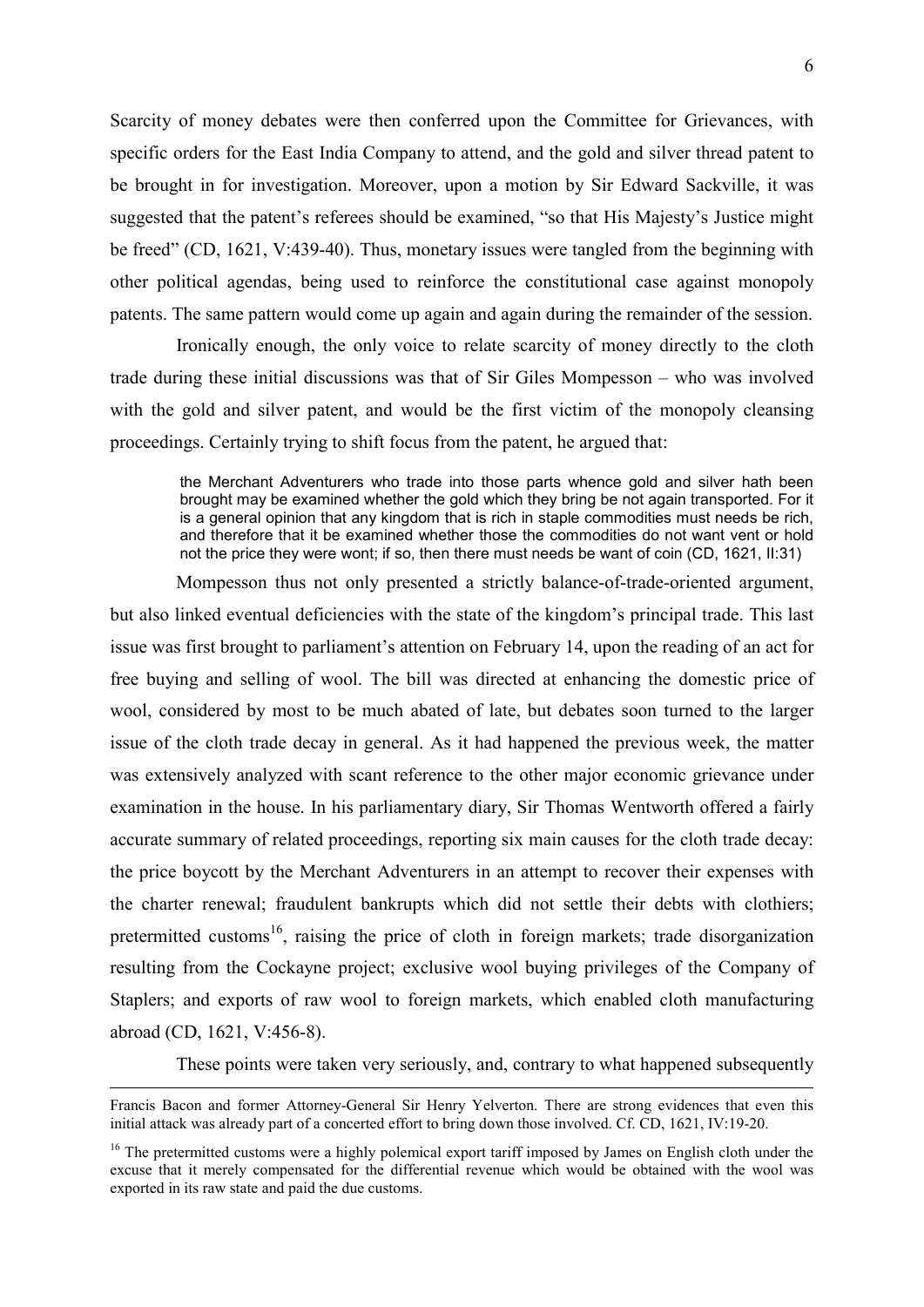with money-related grievances, most of them eventually became the object of specific bills in parliament. Sir Edward Coke, after the standard Latin quotation, opened his speech saying that "this is one of the weightiest causes we can have" (CD, 1621, II:76). He suggested the matter were handed to a select committee, but other voices immediately rose to argue that, as it concerned the whole kingdom, it should be debated by a committee of the whole house<sup>17</sup>. That was eventually what happened, with instruction for both merchants and clothiers to attend and expose their views on the subject. The topics that carry more heat during this initial assessment are undoubtedly the Merchant Adventurers' unsatisfactory performance and the damaging competitive effect imposed upon cloth by excessive tariffs. This last view is obviously adopted by the company's partisans, and it is possible to identify two distinct and, to a great extent, opposed perspectives in play here.

The fact that the pretermitted customs were opposed on grounds of their deleterious effect over cloth demand abroad is highly instructive for showing that part of the house's members was acutely aware of competitive conditions in international cloth markets. Wentworth himself, in his speech on that day, expressed the point clearly, saying that with the increased charge of the pretermitted customs "we cannot undersell other nations nowe as we were wont to doe" (CD, 1621, IV:49). His use of the expression "undersell" is enlightening, because it shows the problem to lie not in a possible absolute stoppage of foreign demand for woolen cloth; it lies, instead, in the possibility of foreign competitors supplying cloth in more favorable terms than England. That is not, as it might seem at first, a trivial statement. Some of the best minds of the period still thought of English white woolen cloth as some sort of immaculate, irreplaceable commodity. The logic corollary of such a view, from an earlyseventeenth century perspective, is that the price of cloth should be kept as high as possible. The perception of elastic demand conditions in foreign markets, on the other hand, leads to the opposite conclusion: cloth should not be made more expensive, but cheaper.

It would be unwise to impose such strict logical reasoning upon parliamentary speeches. The faith in a regulated, balanced trade, which built upon competitive advantages by keeping prices adequately high in international markets, still held much appeal. Moreover, there are other, larger issues at stake on the matter of impositions. However, the example is useful for shedding light on the opposing views held at this point by clothiers and wool-

<sup>&</sup>lt;sup>17</sup> Cf. CD, 1621, II:77; V:331.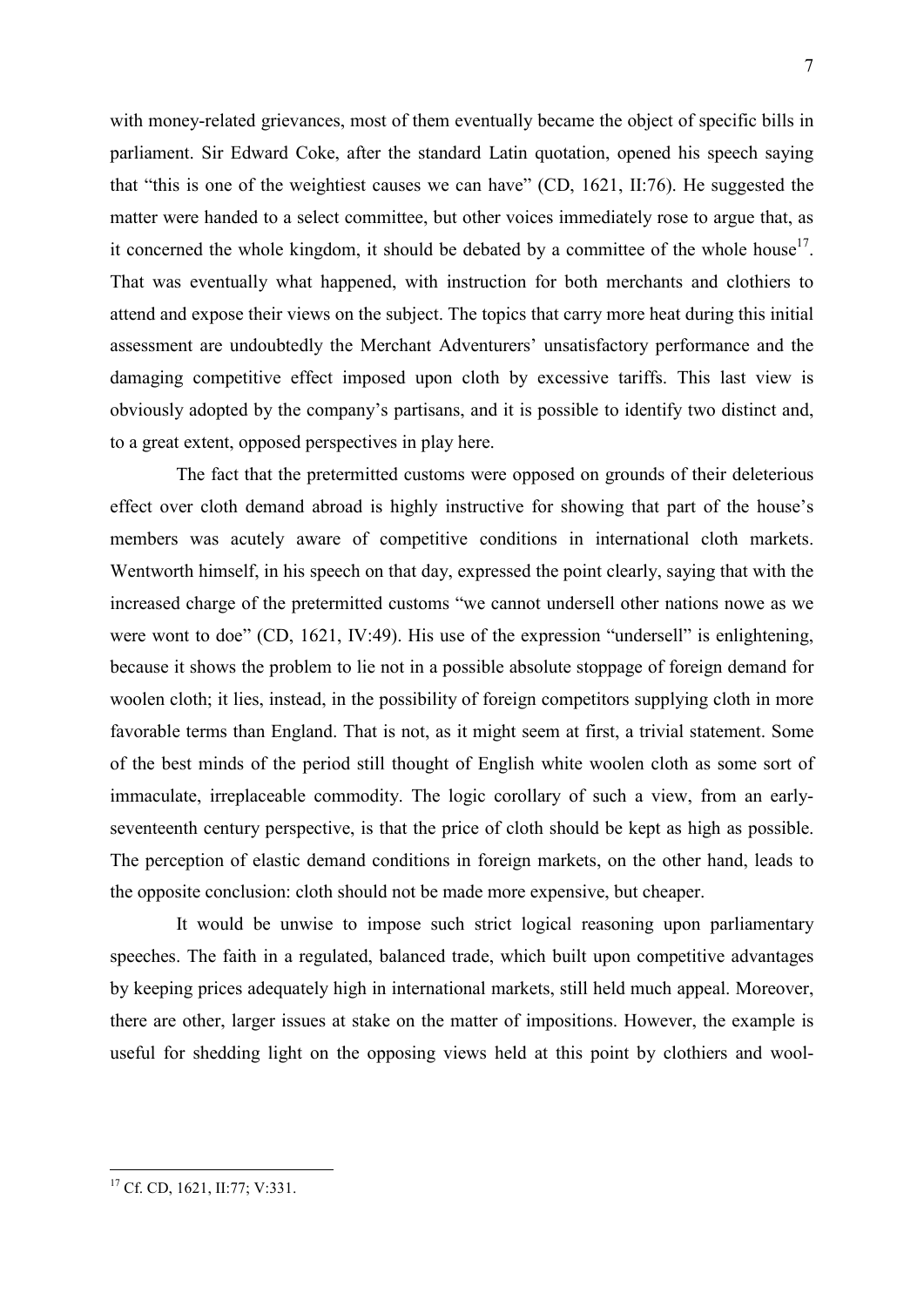growers, on one hand, and cloth merchants, on the other<sup>18</sup>. The former group was in favor of relaxing the Adventurers' restrictions on export activities – to consider "whether it be not fit to enlarge the number of those merchants or that it may be lawful to everyone to adventure his own cloth" (CD, 1621, II:78). Their stock-in-trade argument was the low price paid to the domestic clothier due to the small number and collusive practices of merchants. This is how the bill was originally framed, as an appeal to eliminating company restrictive practices so that a greater number of buyers would draw wool prices up; and several voices took the opportunity to reiterate the general desirability of keeping them that way. Coke even put it as a matter of precedent, stating that it was an established Common Law principle that "our own commodities should be kept at a great rate" (CD, 1621, II:76-7). Two days later the matter was taken up by the plenary committee, and there, once again, "it was laid as a ground, that when Woolls were dearest, then was this Kingdom the richest" (V:468).

When the cloth trade decay was once again tackled on February 23, the subject was for the first time directly related to the scarcity of money. Even so, the mention is brief and does not gather much attention. Representatives from several clothing districts were called in to give their opinions on the matter, and Somersetshire reported, along with four other causes, "the scarcitie of money, frequencie of Usurie" (CD, 1621, IV:97-8). The debate's focus had now changed, taking the form of a confrontation between clothiers and wool dealers. Despite their common antagonism to the Merchant Adventurers, most of the voices speaking on the clothiers' behalf accepted the argument that impositions, through their effect on prices, were hindering cloth sales on foreign markets – which seems to demonstrate the argument's inherent plausibility at the time. The traditional faith on the uniqueness of English cloth was relocated to the nation's raw materials, and complaints generally followed two alternate lines: mixing and deceitful preparing of wools, which damaged the quality of domestically produced cloth; and exportation of raw wool and fuller's earth, permitting the manufacture of high quality cloth abroad<sup>19</sup>. The latter, in particular, would be a theme constantly pursued throughout the whole session.

On the other economic front, scarcity of money debates gathered momentum once again a few days later. Apparently, the matter had lain still after initial proceedings, but Sir Edwin Sandys brought it back to the forefront on February 26, taking his cue from the king's

1

<sup>&</sup>lt;sup>18</sup> This division was not always, however, a clear-cut one. Partisans of the Merchant Adventurers could sometimes defend the company on the grounds that its organization was, in fact, an effective way to keep prices up. See page 18 below.

<sup>&</sup>lt;sup>19</sup> Regarding this early confrontation between clothiers and wool-dealers, see CD, 1621, IV:95-8; V:468-9.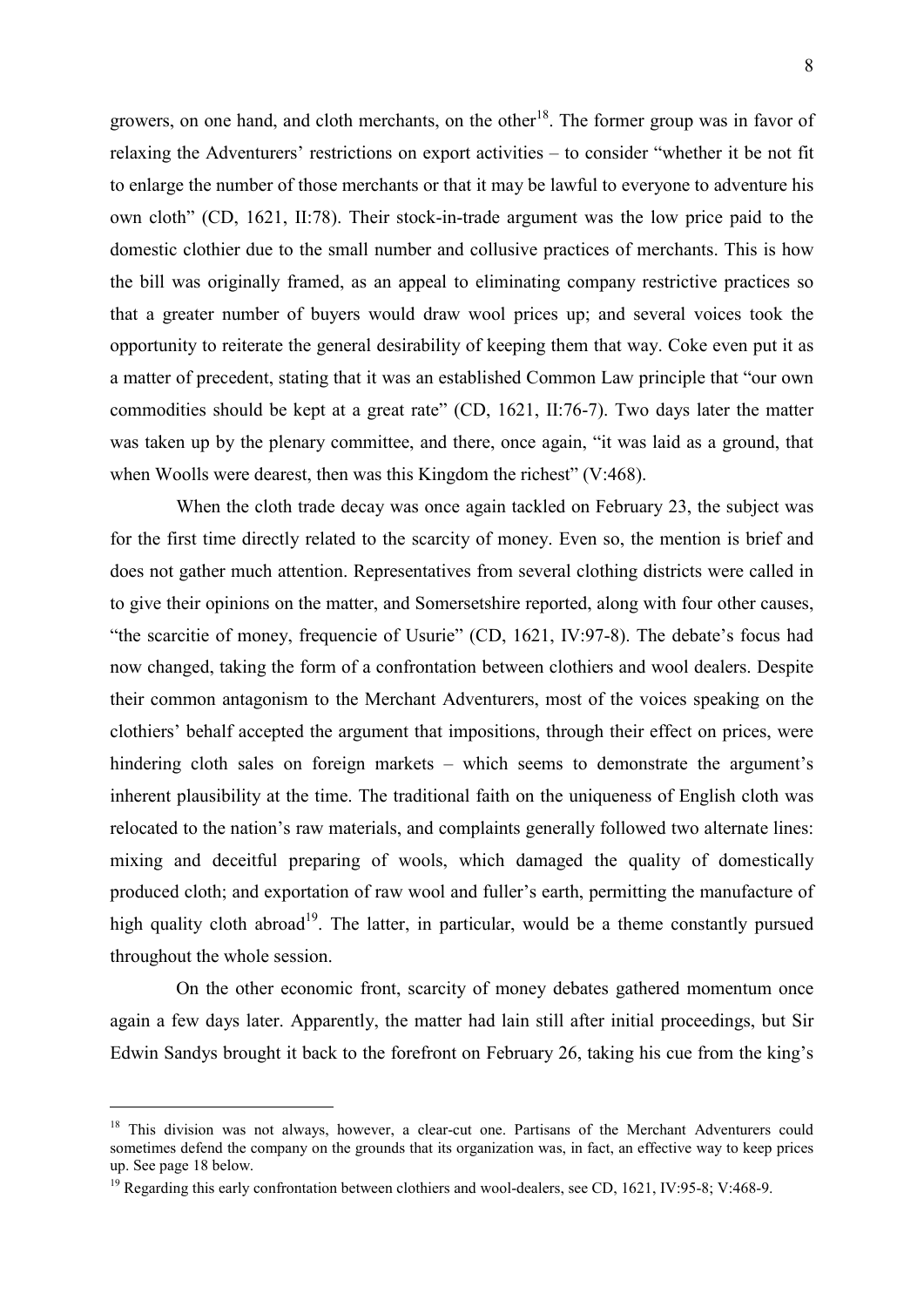recommendation during the opening speech<sup>20</sup>. The matter was discussed at length and finally referred to a committee of the whole house, which met for the first time already the following afternoon<sup>21</sup>. At this point, decay of trade and scarcity of money first began to be treated as somehow interrelated issues, with several speeches adducing the former as a possible cause of the latter. Such mingling of both themes would proceed even further along March, so much so that, after the Easter adjournment, they were being jointly referred to committee investigation<sup>22</sup>. Still, the two tribulations continued to be seen as reasonably distinct, though connected, issues, as can be grasped from Sir Thomas Roe's statement during preparations for the summer adjournment:

Lett us doe sommwhat in matter of mony in this interim, but not in matter of trade. The one way for Bullion coming in, and prohibition of exportation; but trade depends on patents and Monopolies and askes long debate and it cannot now be determined (CD, 1621, III:371)

Now, one might ask, why is it relevant that scarcity of money and the cloth trade crisis are treated as distinct issues in parliament? Is that not simply a matter of conceptual shortcomings? It is not the purpose of this paper to determine whether early XVII century economic ideas were in any sense "right" or "wrong". However, even in the unlikely case that this distinction arises, indeed, entirely out of faulty reasoning, what makes it fundamental is that it provided what is arguably the single most important topic for debate in the 1620's economic pamphlet literature. I have argued this point at length elsewhere<sup>23</sup>, so it will not be dwelt on here. Suffice to say that the fierce controversy between Malynes and Misselden in the aftermath of parliament hinges on whether monetary flows or commodity flows ultimately determine the outcome of a nation's foreign trade. Likewise, Thomas Mun's greatest claim to fame with posterity lies in his unabashed faith in the primacy of the balance of trade  $-$  i.e., commodity flows – over monetary mechanisms. These issues, which virtually defined economic reasoning during the period, were brought to light in the 1621 parliament, when the Commons were trying to reconcile cloth trade depression and scarcity of money as interconnected economic problems.

The immediate results of such attempts were dismal. Cranfield's report, delivered on March 13, about the proceedings in the committee for the decay of money listed more than

<sup>&</sup>lt;sup>20</sup> Cf. CD, 1621, II:137; IV:104-5.

<sup>&</sup>lt;sup>21</sup> Cf. CD, 1621, V:261, 524-5; VI:16.

 $22$  After some complaints about the lack of resolutions in the trade and money committees, on April 17, future proceedings were discussed: "Some are of opinion that, as the issues are varied, several sub-committees must be established; others, that the whole matter is one and the same issue, therefore more suitable to be debated in a committee of the whole house where everyone interested could speak" (CD, 1621, III:3-4). See also V:331.

<sup>&</sup>lt;sup>23</sup> A more detailed assessment of theoretical and conceptual controversies within early Stuart economic literature can be found in Suprinyak (2007).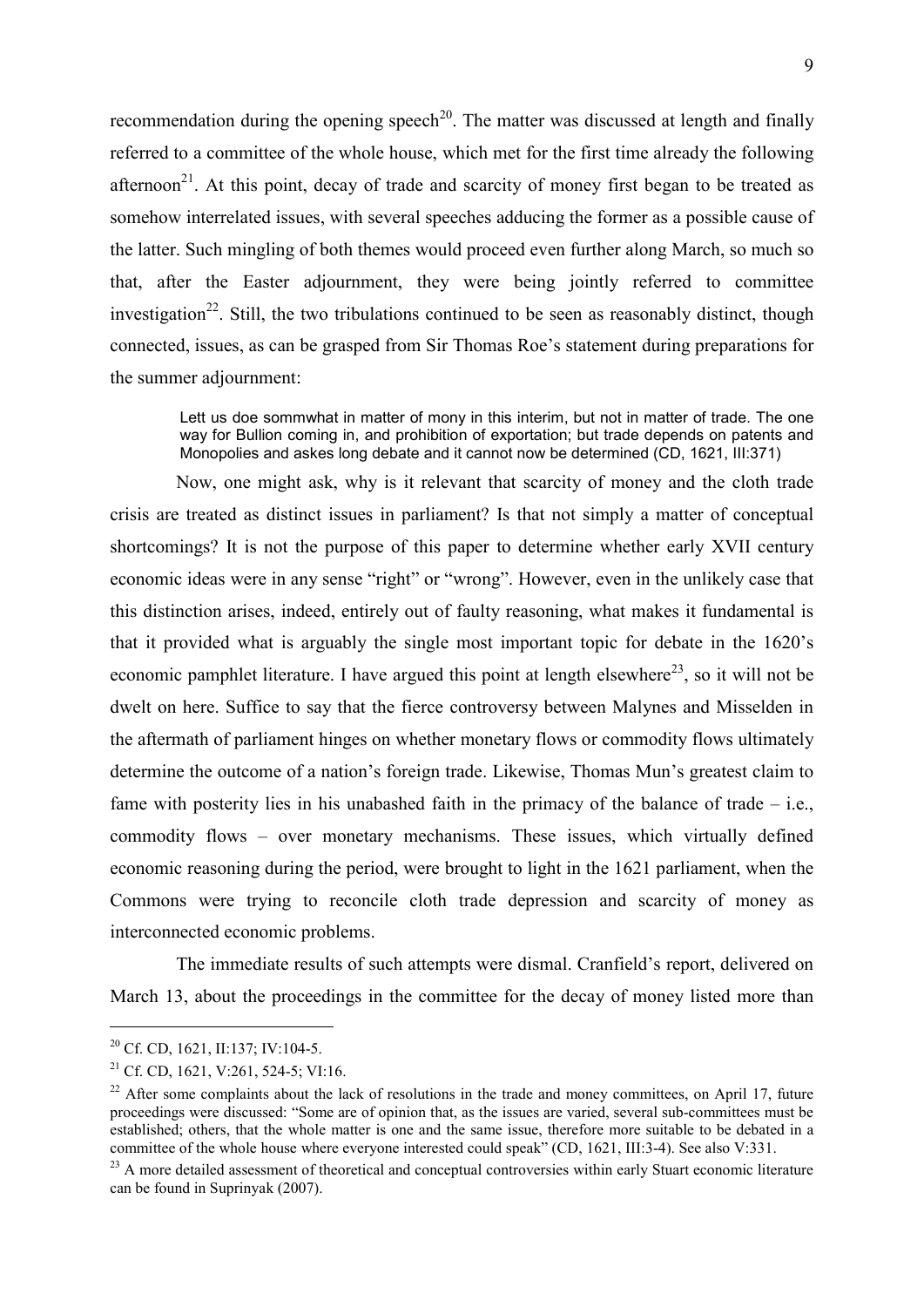twenty reasons for the nation's economic maladies<sup>24</sup>. Of these, approximately half were directly related to trade imbalances, but this number can be misleading, for several of them were simply branch-specific versions of a general complaint against the "unequal balancing of trade" and excessive imports of foreign commodities. Four other topics dealt with monetary mechanisms which supposedly inhibited the inflow and/or stimulated the outflow of money, while a few others pointed to means whereas money was domestically consumed (melting into plate, gold and silver thread manufacture, etc.). However, there was not any clearly established hierarchy among them, and such was to remain the case until the very end.

Only one of the raised topics – excessive importation of Spanish tobacco – was immediately picked out for further debate, and its case illustrates both, on one hand, that much weight could be added to a given bill through the imputation of beneficial economic consequences, and on the other, how unlikely it was that abstractly formulated propositions would ever find their way into policy. The attack on Spanish tobacco was initiated by Sandys already during activities on February 26/27, when scarcity of money was approached systematically for the first time. Sandys, as a leading member of the Virginia Company, had an immediate interest in the tobacco trade, even more so because the whole branch was then currently under control of crown patentees who refused to buy Virginian tobacco. Sandys thus introduces the matter as soon as he can, although with a very carefully crafted strategy. Speaking towards the end of proceedings, Sandys proposes to summarize what had been formerly said under three headings: 1) lack of importation of money; 2) exportation of money; and 3) consumption and wasting within the land<sup>25</sup>. It is hard to grasp, at first, why this rhetorical flourish should figure so prominently in his speech, especially since it is not pursued any further afterwards. However, under a more careful reading, it becomes apparent that, by adopting these categories, Sandys could then focus particularly on the first of them, and by so doing emphasize the point that American silver, the main international supply, was only accessible through Spain:

Yf there were here Mynes of Gold and Silver, I showld then take care of exportacion; but being there are not, the cheifest poynte is Importacion. The Causes of want in respect of Importacion are theis: Spaine is the well-head for silver; And should the Lawe bee rigorous, yet soe long as they want the Commodityes of other Nation And have noe Commodityes to returne, their money must needs goe out (CD, 1621, IV:112-3)

Trade with Spain should then be well managed so as to guarantee an influx of money. But it just so happened that this very branch of foreign trade, which in earlier times

<sup>&</sup>lt;sup>24</sup> Cf. CD, 1621, II:212-3; IV:149-50.

<sup>25</sup> Cf. CD, 1621, II:139; V:516; VI:16.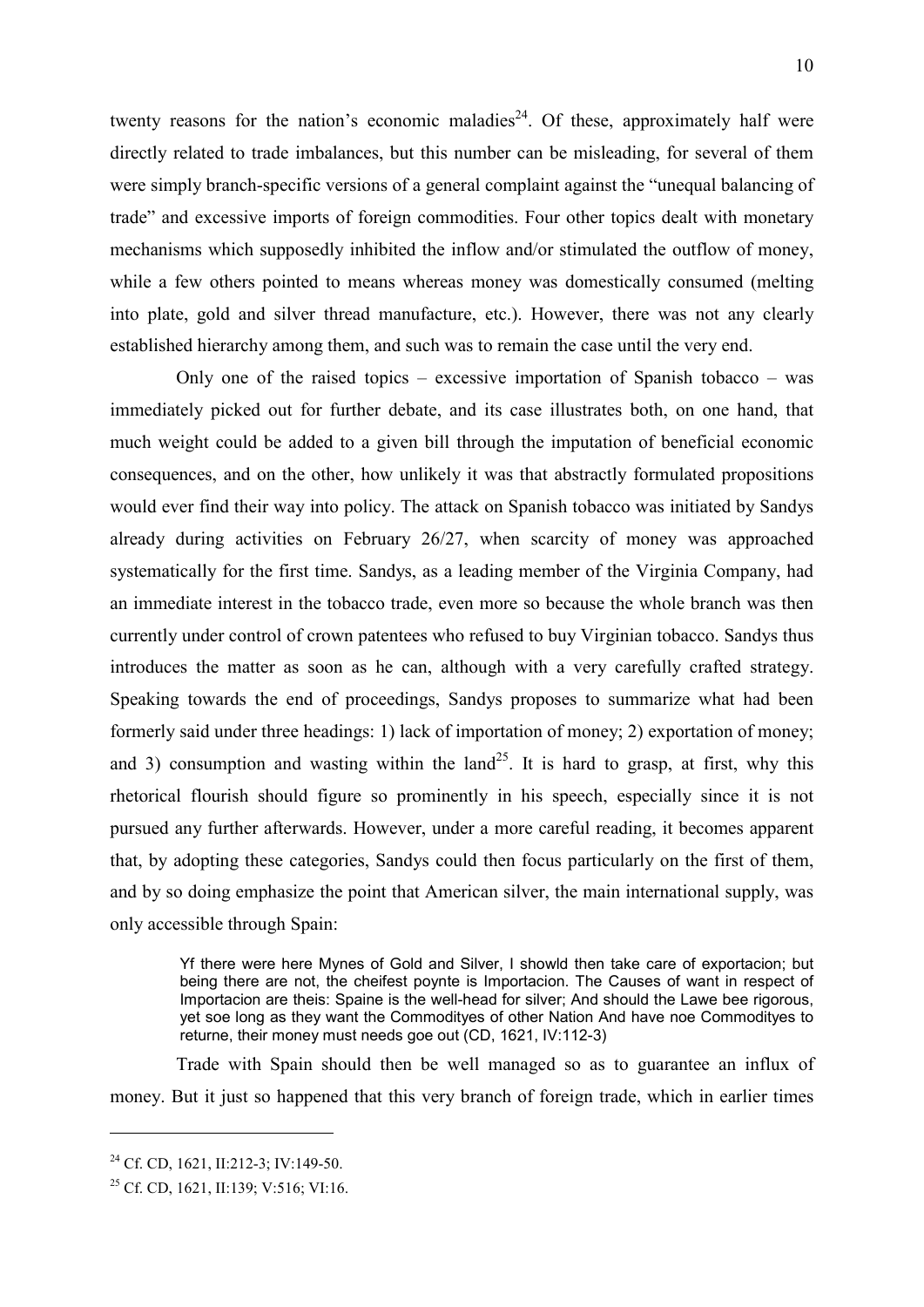brought 100,000*l.* in money yearly to England, now brought tobacco instead – such a vain course that it prompted Spanish people, so the story went, to remark ironically, every time an English merchant vessel laden with commodities approached their shores, that they would have all that for smoke. The solution was to forbid tobacco imports from outside of his majesty's domains, a measure which would, incidentally, give a much needed stimulus to the Virginia colony. Moreover, to turn trade with Spain even more to England's advantage, Sandys proposed that fishing upon the Newfoundland coasts should be free to all English people – it was then restricted to those who had established plantations in the area. This fish was eagerly demanded in Spain, and would, therefore, bring more bullion to the nation.

Sandys' political agenda was thus set out from the beginning. His strategy paid off handsomely: Spanish tobacco was overwhelmingly decided to be a major factor behind the scarcity of money, and its prohibition was carried forcefully through parliament<sup>26</sup>. Such result can be attributed to a highly favorable set of circumstances. Sandys could gather behind his proposition the support not only of those, like him, directly interested in the Virginian tobacco trade, but also of a myriad of other pressure groups: the Spanish merchants, bothered as they were by the interloping activities of English domestic retailers in the Spanish tobacco market; those engaged in the burgeoning anti-monopoly front, who sought to bring down the patent for exclusive tobacco importation; anti-Spanish religious and political feelings in general, who clang eagerly to any opportunity to inflict damage on the great catholic king. Moreover, the whole subject struck a moral chord in parliament, who looked reproachfully to the growing tobacco consumption in England as an unequivocal pathway to vice, corruption, idleness and riotousness. The fact remains that Sandys chose to frame his petition within the context of scarcity of money debates, and, the way things played out, it is really hard to believe it would have met with such swift approval had it been introduced otherwise. In 1621, money was a hot topic, and being related thereof significantly increased the chances for a petition to be heard and taken seriously.

#### **MONEY**

<u>.</u>

So, why was money then the object of so much care? The possibilities are numerous, and it is difficult to reach any definitive conclusion from what was explicitly brought forward in parliament. Some suggestions are there to be found, nevertheless. Sandys himself, in his initial speech on February 26, summarizes the ill effects to be expected from insufficient

<sup>&</sup>lt;sup>26</sup> Cf. CD, 1621, II:213-4; V:263.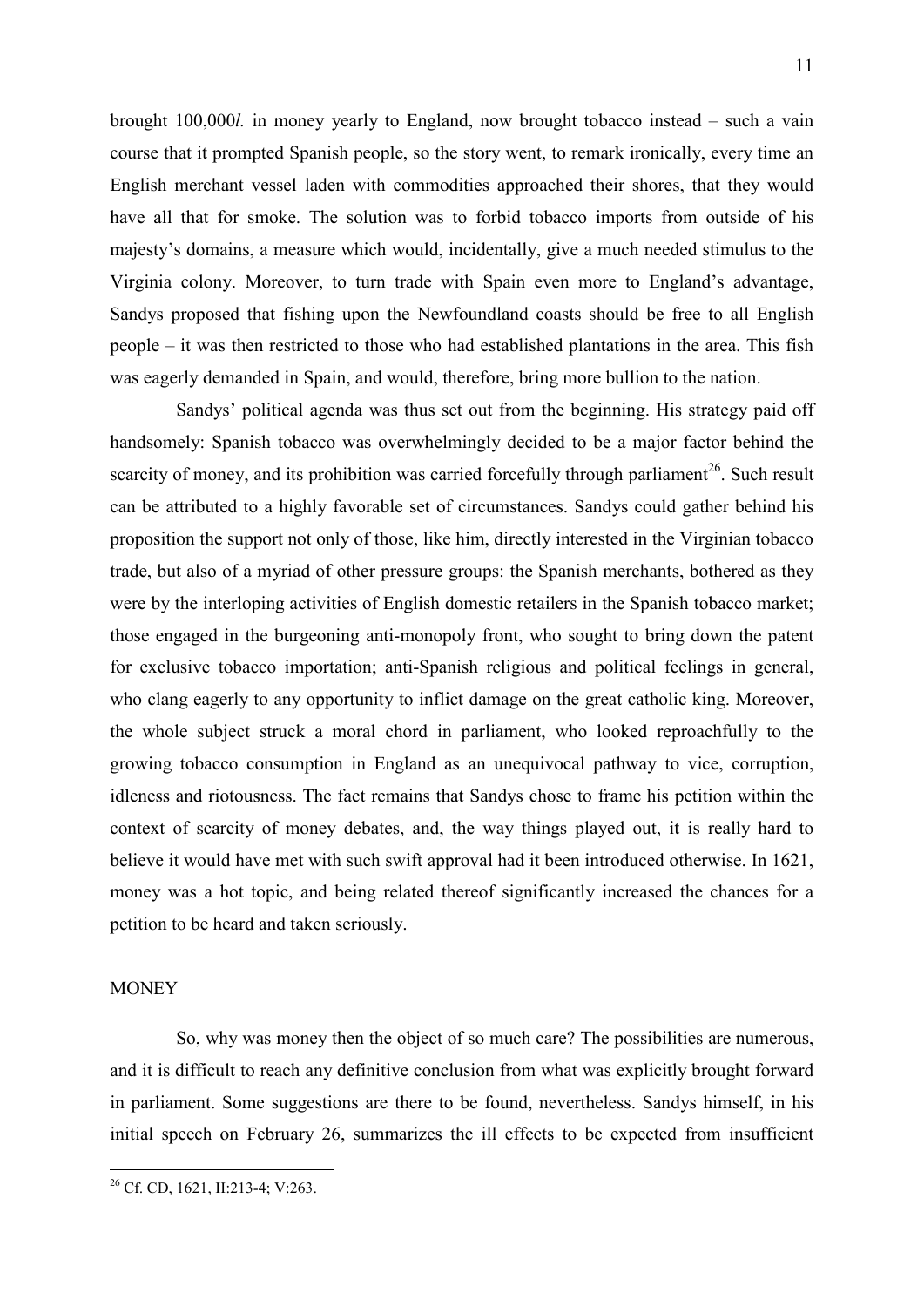monetary supply. His reasoning stresses domestic circulation of money and its role in setting in motion the economic wheels of a nation – the material welfare of all classes, from agricultural worker to sovereign, depended upon abundant monetary flows:

Let us begin with the poor man whose inheritance is his hands. He hath a pair of looms. Now every loom keeps 40 on work. If money want, his hands are tied up and so every one of them turned out of their inheritances. Look next to the yeoman and farmer. He breaks all covenants and bonds. What, for want of corn. No, but of money. His commodities will yield but a small price. And yet he cannot utter them at that low price neither. And if it be so, how can he possibly uphold himself. What then will be the case of the gentleman and nobleman. If their rents be not paid, how can they support themselves. What likewise shall become of the money to pay them [merchants and tradesmen]. Certainly there will be no means to supply his Majesty's weighty affairs (CD, 1621, II:137)

Another rhetorically elaborate praise for the virtues of easy money was offered by Serjeant Davies:

I heard a wise man compare the hammers of the Mint in the state unto the pulses in a natural body. For as if these beat strongly, it argues health; but if faintly, weakness in the body natural. So those others if they keep beating argue wealth, but if seldom, poverty and weakness in the body politic (CD, 1621, II:137-8)

More frequently, though, the beneficial effects arising from abundant money are simply assumed without any extensive elaboration. Money was said to be the "measure of trade", and therefore indispensable. One commonly found train of thought argued the need for money inflows from an explicitly inflationist perspective. The most eminent voice to advocate this idea was that of Coke, who stated that "we cannot live in peace or war without money, which is the measure of all things", because "if it be scarce, all commodities go down" (CD, 1621, V:515; II:138). The inflationist standpoint often showed up in connection with farming interests, who sought to keep prices of wool and corn at a high level. As mentioned above, Coke was absolutely convinced about the desirability of high prices for the former, and he was certainly not alone in that. William Noy believed it was "an undeniable thinge that it is best to provide for a great price of wooll" (VI:6). When speaking in favor of the bill against importation of Irish cattle – another one of the reasons originally given for the scarcity of money – Secretary Calvert went even further, saying that "it is better to live in a deare countrie then a cheape, where the dearness proceeds from the plenty of money not from the want of commoditie" (V:157). Coke spoke suspiciously about importations of victual, which according to him always would be returned in money, and his clue was quickly followed by others:

 If it [forbidding Irish cattle imports] showld make a Dearth it would be noe preiudice as long as it causeth a plenty of money whereby wee may better indure a Dearth. The greate prizes of things amongst our selves hurts not the State, for it is but a transmutation of money from hand to hand (CD, 1621, IV:322-3)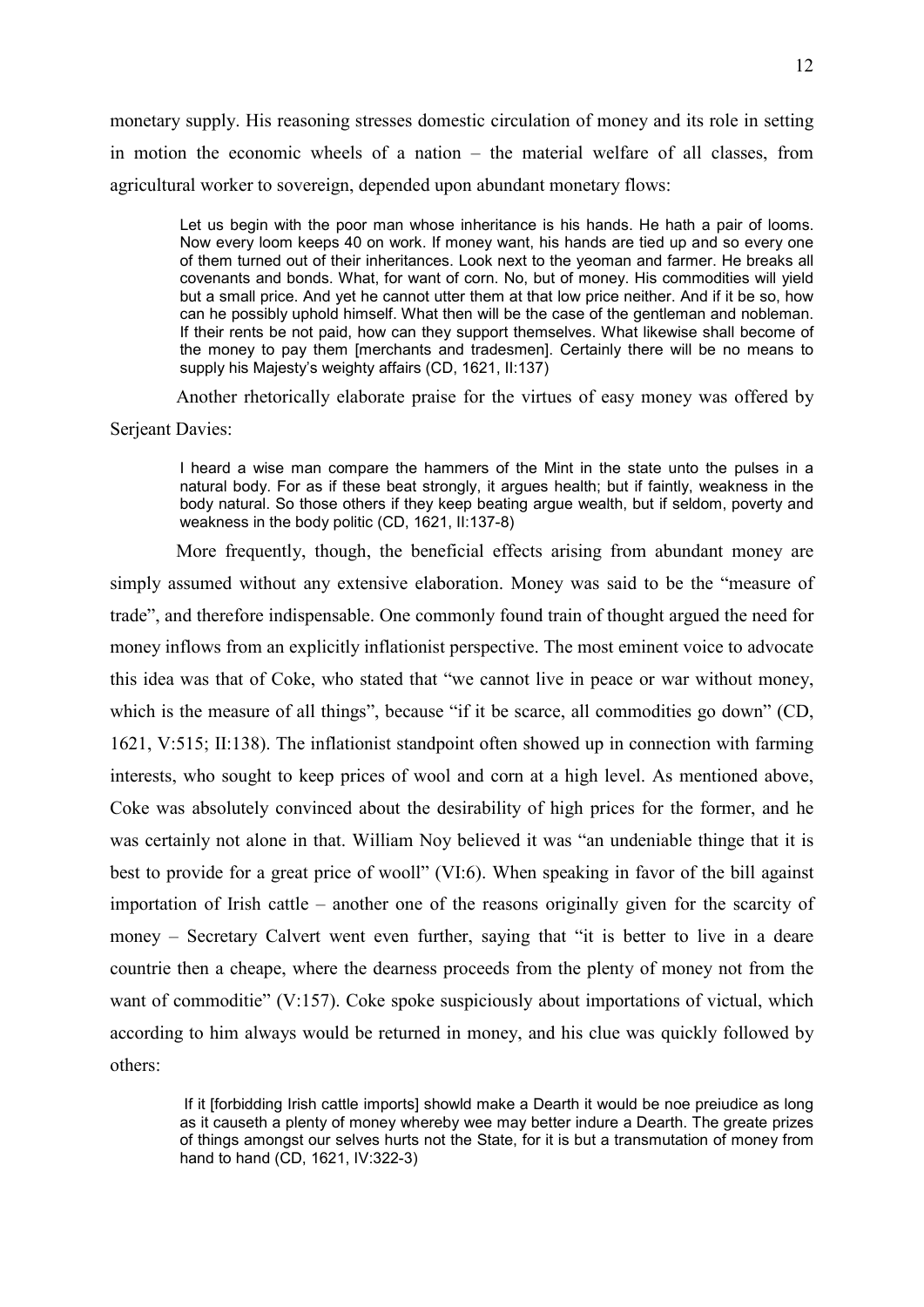It was not infrequently, thus, that inflows of money were considered to be even more important that those of prime necessity goods, and one of the reasons was that high price levels in the kingdom were thought of as a road to prosperity. The mechanism behind such an assumption, however, was never stated in any explicit way. Seeking to reinforce his case, Coke invoked the authority of former Lord Chief Justice Popham, to whom an abatement of twelve pence in the price of a tod of wool would represent a yearly loss of 100,000*l.* to England<sup>27</sup>. But that merely begs the question, for it does not explain why such a commercial "overbalance" would be worth pursuing. One possible way of making sense of statements like this is to think of them as an appeal for terms of trade more favorable to England. Selling dearer and buying cheaper would thus be a means of acquiring a larger mass of international purchasing power. Why should this surplus wealth be carried into the nation in the form of money is as question to which no clear answer was here provided. The best clue to it is the frequent association among plentiful money, high prices and the nation's general economic prosperity – although the second link in this chain was being more and more questioned at this very time as a serious hindrance to England's foreign trade, a point to which I will return briefly.

Since the beneficial effects of easy money, as the necessary lubricant of economic activities, were taken for granted by everyone, the inquiry naturally turned upon how to stop the bleeding. Proposed remedies, unlike money, were plentiful in 1621. As already explained, the possible connection between scarce money and the cloth trade crisis was not accepted by everyone, and several voices came forward who believed strictly monetary phenomena were responsible for the shortage of metal in circulation. Four of the reasons listed by Cranfield in his preliminary report can be thus classified: unequal proportion between gold and silver, high rate of the Mint, prohibition of foreign coin, and foreign coin being of low value (CD, 1621, IV:149-50). These ideas had appeared previously during the debates, and would frequently be voiced from then on. What they have in common is the implicit argument that the scarcity of money was occasioned by imbalances generated on the international money market, independently of any trade processes. Of course, this line of reasoning was seldom presented in so clear-cut and unequivocal manner, being frequently mixed with other complementary and even contradictory arguments.

A fine example of such eclecticism of ideas is offered by Coke, who reproached domestic consumption of money in the form of plate, leaf and thread, excessive importation

<sup>&</sup>lt;sup>27</sup> Cf. CD, 1621, II:76-7; V:456-7.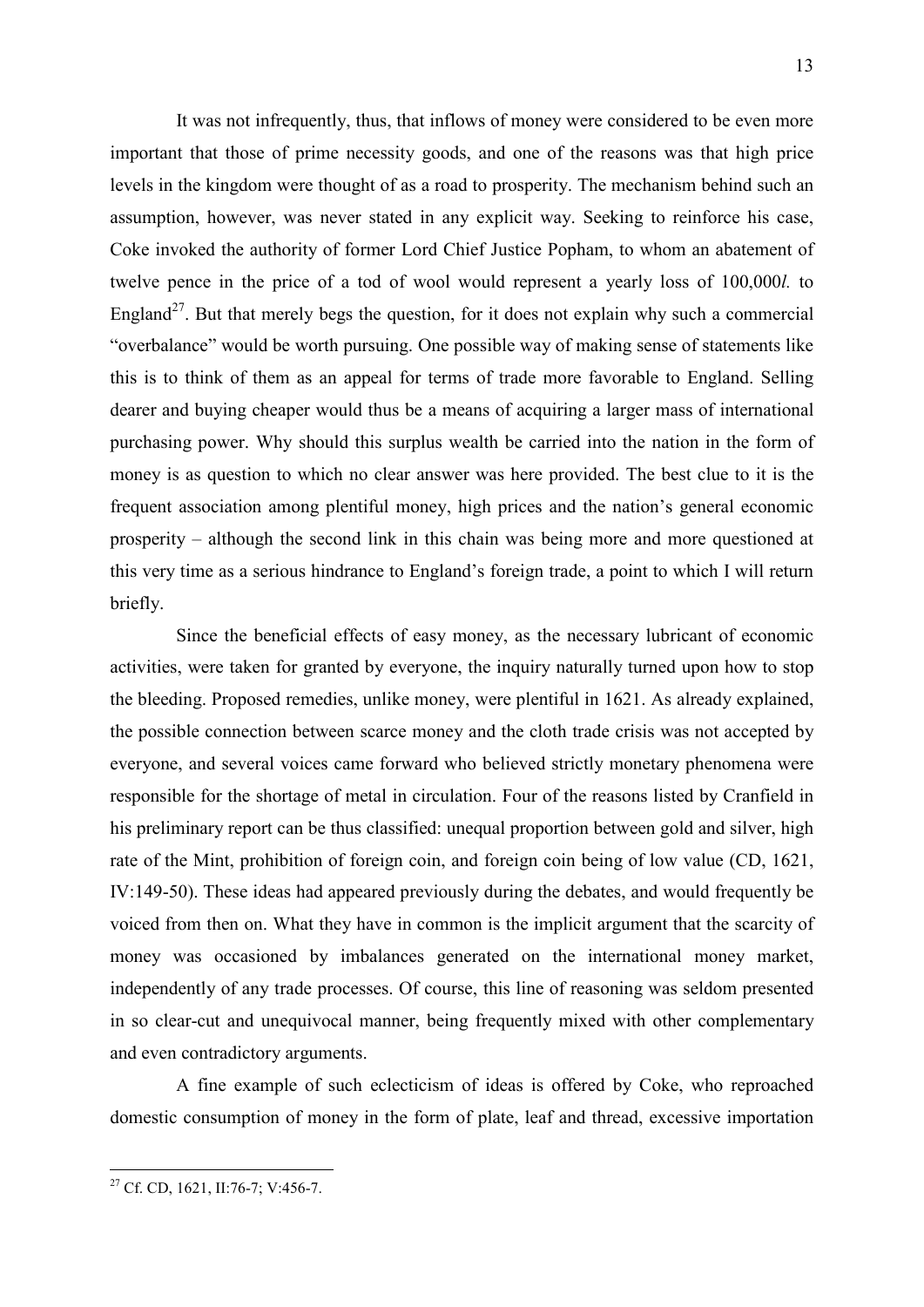of foreign commodities, and crown-sanctioned silver exports by the East India Company. But he also noted that there was "no due proportion between silver and gold, and if silver be undervalued the merchant will export it" (CD, 1621, II:138-9). The higher valuation of gold in terms of silver in the English mint, in comparison with that offered by other mints abroad, was indeed a problem at that time, inducing chronic inflows of gold and outflows of silver. The issue was accordingly raised on several occasions, sometimes by people who were more willing than Coke to confer upon it a predominant role in explaining the scarcity of money.

When merchant companies were called to attend the committee for trade on March 21, the East India Company representative seized the opportunity to try and divert the focus from his group, whose license to export silver was under heavy fire in parliament. His speech thus emphasized monetary mechanisms and the possibility of re-exporting East India commodities, and he duly informed the Commons that "Gold hath not a ratable price with silver in the Indies nor in Spain with the Royalls, our silver" (CD, 1621, III:49). In fact, supporters of the East India Company proved to be the staunchest advocates of the primacy of monetary mechanisms behind the bullion crisis. Sir Thomas Roe, for instance, argued that in order to stop the money outflow it would be necessary "to keepe a proporcion in the value of gold and silver", because otherwise "silver will goe out to bring in gold" (CD, 1621, V:517). This stress on the inadequate rate between gold and silver in the English mint was frequently voiced side by side with another essentially monetary argument, which blamed the reduced rate of silver coinage offered by the mint for the difficulty in attracting foreign bullion<sup>28</sup>. Roe himself, shortly thereafter, brought the two ideas together when he cited the following as causes of the scarcity:

The difference of the Standerd not only twixt England and Spayne. The disproporcion twixt gold and Silver ore. A disproporcion in Silver. Let a man looke wher he can find, Edward and Elysa[beth]. The piece of 8 worth at 5s., at Ligorne 4s.8d. The valuation in the Mynt under all these (CD, 1621, V:526-7)

According to this second line of reasoning, the problem lied in the low rate paid for silver in the English mint, for international standards. The Spanish royals of eight – coins with high silver content which were widely used in international trade at the time – could be converted abroad into a larger amount of money than would be the case if they were brought to England. In other words, the English mint coined less money from a given amount of silver than foreign ones, therefore producing currency with higher silver content, or "intrinsic

1

 $2<sup>28</sup>$  The argument held a direct relation with actual monetary conditions then prevailing in England. Gold rates in the mint had been raised by 10% in 1611, and from then until the mid-1620's silver coinages were extremely reduced. The situation was made even worse when gold rates were reduced in the Netherlands in 1615, bringing yearly silver coinages to an insignificant amount. Cf. Gould (1952).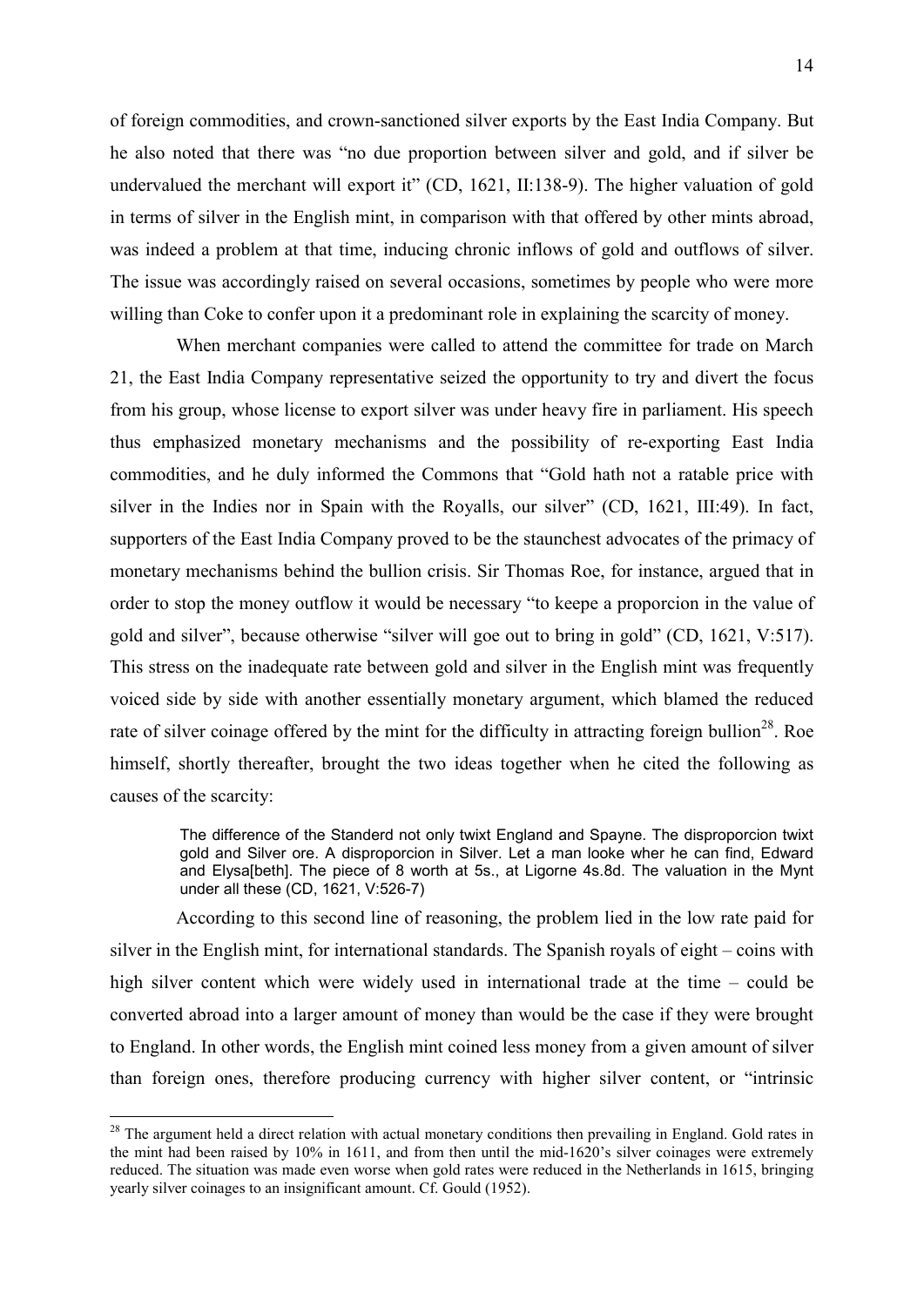value", but also inhibiting bearers of foreign coins from bringing them to the mint for recoinage. It would be more profitable to carry such coins abroad to be exchanged at foreign mints, thus prompting a money outflow. This was perceived by Sir Dudley Digges, another member of the East India Company circle, who argued that the scarcity "begin with Spaine, because the Mint gives not valuation" (CD, 1621, V:517). The mechanism itself was exposed clearly during debates on February 26, when one of the suggested causes of scarcity was:

the Loss of the Exchange of Spanish Rials of Eight, not being of equal worth as they are in other places, and therefore the Low Valuation of Silver at the Mint, by reason our Standart was better than that of foreign parts, was the Reason silver was not imported so as it was in other places (CD, 1621, V:491-2)

Representatives of the French Company, likewise, began their defense stating that "no pollycy can prevent the importation into Spain nor exportation oute of England while the standard is inequall" (CD, 1621, III:48-9). The Merchant Adventurers offered an even more specific account, blaming monetary fluctuations in Germany – the *Kipper- und Wipperzeit*  phenomenom – for increasing uncertainty and resulting in great losses to merchants trading thereof (III:45-6). A similar explanation was adduced to justify corn imports from the Baltic area (IV:358). These arguments carried so much weight that Sir Fulke Greville tried to conclude committee debates in the following manner: "To bring all questions to an issu. The forreyne Coyne must be raysed in valuation" (V:526). There was a discrepancy between the silver content of English coins and their valuation in exchange against foreign coins, which made it profitable to export money, recoin it abroad, and then bring the returns home via exchange:

Inequality of exchange by undervaluynge of our sylver to others, And their over valuynge of their sylver to us. The Intrinsike value is the fineness. The extrinsike value is the rate it goeth at. 20s. sterling is 33s. Flemish, and *e contrario*; but in the finest ours is 36s. Remedy: to set the exchange right (CD, 1621, V:314)

 Tampering with the silver coinage, however, was regarded with more than a grain of suspicion, as Roe himself realized when he appealed "not to cry up silver, which were a malady instead of a remedy" (CD, 1621, V:517). One proposed alternative was to allow foreign coins to become current in England. A proclamation then in effect in England forbade domestic circulation of foreign coins with a view to stimulate mint activities, and its repeal was often enlisted was one possible remedy to the scarcity. Sir John Walter attacked the problem saying that "Money is not imported; for a proclamation that forbids all forreyn Coyne to be current, which was made to bring them into the Mynt. For Spayn Royalls of eight, Dollars out of Germany" (V:526). Not everyone believed, however, that a simple repeal would be enough to overcome the perverse monetary processes which forced money out of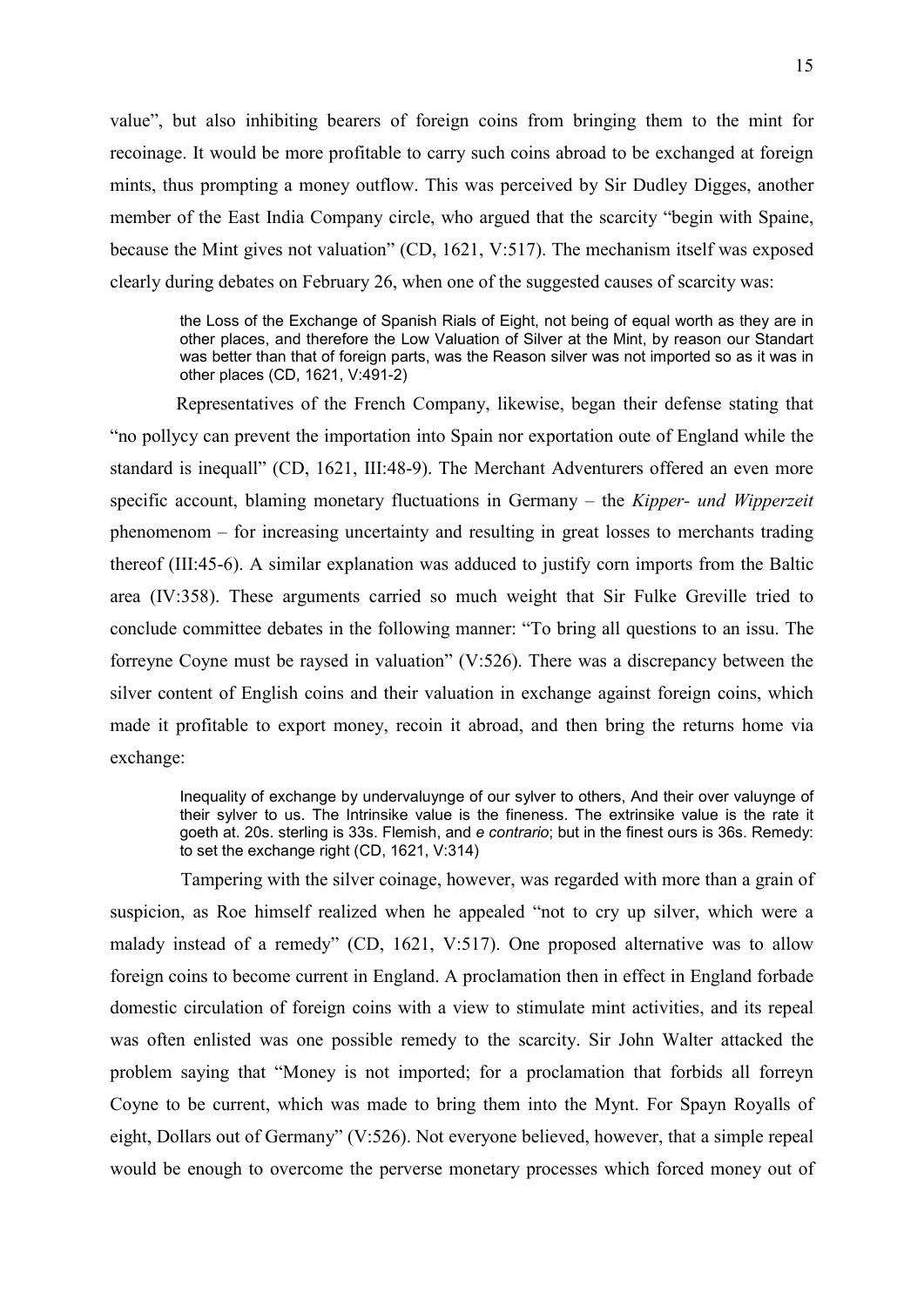England. Greville, for instance, who was then on his last days as Chancellor of the Exchequer, was of opinion that though the pro[c]lamation be taken away, yet the undervalew of foraigne coyne here will restrain the bringing it In" (VI:17).

In sum, whereas the beneficial effects of abundant money were only vaguely implied during parliamentary debates in 1621, the reasons behind the current scarcity were extensive and explicitly debated. Among them, the opinion that adverse international monetary processes were a predominant cause of bullion deficiencies could find many supporters. The theme would be taken up and pursued at length by the pamphlet literature in the years to come, becoming one of its trademarks. But yet another line of reasoning, in many ways its extreme opposite, was crystallizing at this very same time.

# **TRADE**

Apart money, the other major economic concern in the 1621 parliament was the cloth trade, and if the virtues of money could be taken for granted, those of the most important branch of English foreign trade were even more obvious. The occasional eulogy is there to be found, nonetheless. During a conference between Commons and Lords before the summer adjournment, Digges stressed the importance of the matter:

Then he compared the state of the kingdom to the liver and heart in the body. The trade of it (he said) was as the liver, obstructed with Monopolies, which therfor is going into a consumption; but hoped that this Parliament wold open it. The Justice of the Land (he said) was as the heart, which throwgh the corruption of bribery was very sick, yet doubted not but there was balme for it in the Gilead of this Parliament-assembly (CD, 1621, VI:381)

Of all blessings to be expected from a flourishing trade, the most commonly mentioned was the provision of employment for the lower classes. "Setting the poore aworke", as the expression went, was almost invariably a side effect of any measure that came to be proposed regarding trade. Most petitions and acts were framed with this appeal, and it also abounded in parliamentary debates. Giving employment to the poor masses seems to be seen as a way of retaining order and avoiding excessive charity charges<sup>29</sup>. Be that as it may, the trade crisis' deleterious effects in terms of employment were immediately brought to the table when discussions began. The omnipresent Coke believed that "we must uphold the clothier for he keeps the poor on work" (CD, 1621, II:77), whereas Sandys, discussing a bill for reducing poor relief charges, offered the following reason for the great number of charity recipients then in England: "The cause of this I suppose is the Monopolies, wherby all haveinge not libertie of trade all the poore can not be imployed" (V:113-4). More

<sup>&</sup>lt;u>.</u> <sup>29</sup> Cf. CD, 1621, IV:105-6, 275; V:113-4.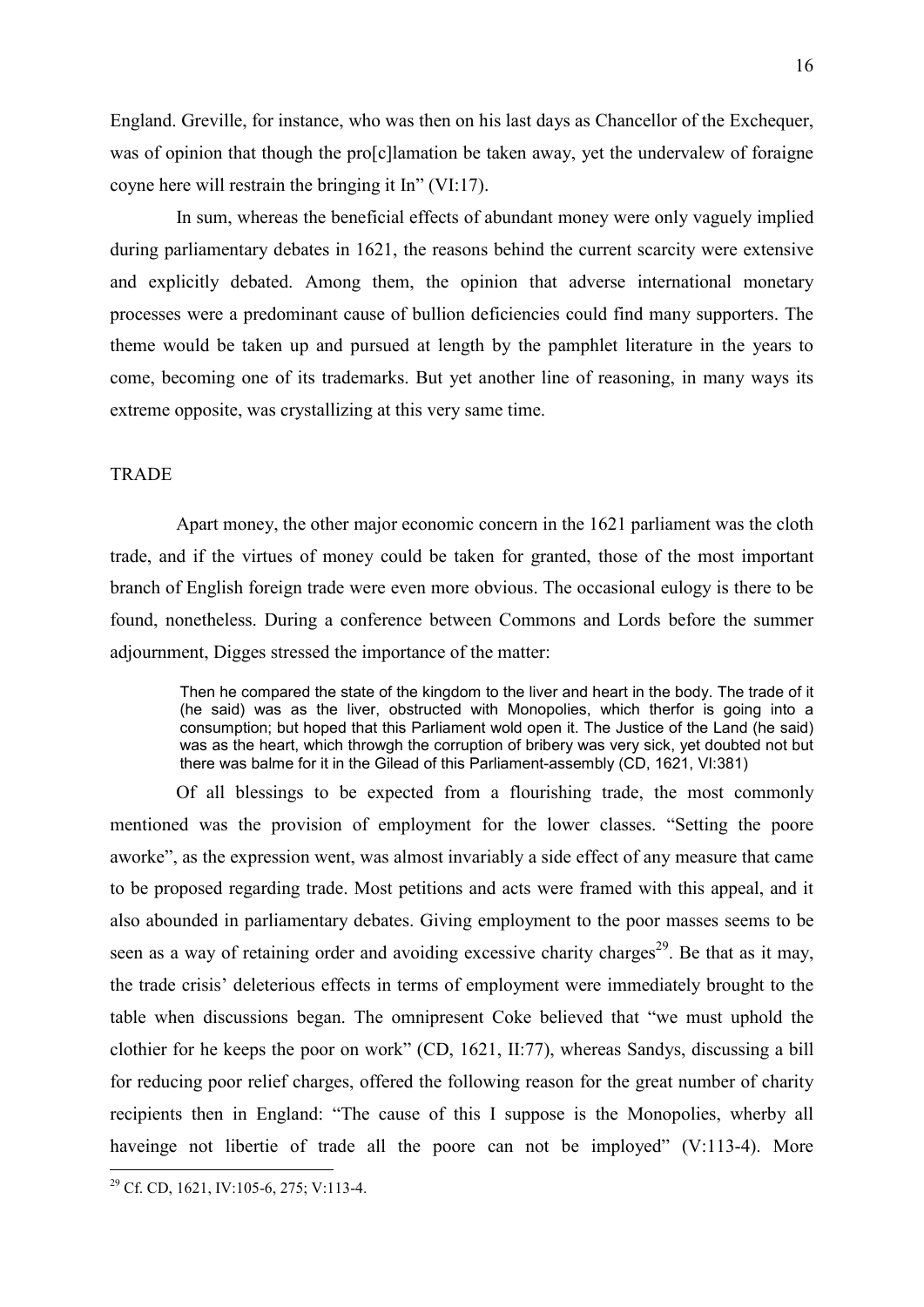significantly, concern with employment eventually led to a favorable attitude towards laborintensive activities. When the patent for the exclusive production of glass with sea coal was under attack in the committee for grievances, the patentees defended themselves by arguing that "the proportion between the materials and mens labors shewes the good that comms to the Common weale, for the materials are not worth 12*d.* that make a case worth 20*s.*, all the rest goes into mens labors" (III:256).

Trade had thus to be supported, and the reasons supplied for explaining the crisis were numerous. Most of them, nonetheless, addressed a common set of issues: inadequate manufacture of cloth in England, due to deceitful practices by wool dealers and poor workmanship; exportation of raw materials such as wool and fuller's earth, without which, it was believed, manufacture of high quality cloth abroad was impossible; decreased foreign demand for English cloth, due either to increased international competition or adverse political circumstances; excessive charges and impositions; restrictive commercial practices by merchant companies, frequently framed as absence of "free trade"; and finally, the disruptive consequences of Cockayne's project. Another set of economic grievances, which did not refer to the cloth trade in particular, but to trade in general, focused on the excessive consumption of imported commodities, especially those seen as superfluous. These ideas are drawn together by one common thread: they all look to the balance of trade as an omen of economic disruptions.

There normally is some conceptual confusion when the existence of a favorablebalance-of-trade doctrine is discussed. The "doctrine" has been sometimes treated as the simple assertion that international trade imbalances, under a metallic monetary system, need to be covered by countervailing flows of precious metals. Framed like this, it configures little more than a simple tautology, which only acquires any significance when coupled with the positive value assigned to money inflows. This idea is definitely not a product of the XVII century, having been recognized and advocated at least since the later Middle Ages. The only way in which a favorable-balance-of-trade doctrine can be seen as emerging in the course of the XVII century, I would argue, is by redefining it in more strict terms: as the proposition that the balance of trade is not only the mechanism through which money flows among nations, but also the *ultimate determinant* of international monetary flows. This latter idea was forcefully argued by Thomas Mun in *England's Treasure by Foraign Trade*, but, unlike the former, it was by no means trivial at the time; indeed, Malynes and Misselden spent pages and pages debating it, without apparently reaching any conclusion.

The balance of trade was often summoned amid parliamentary debates, which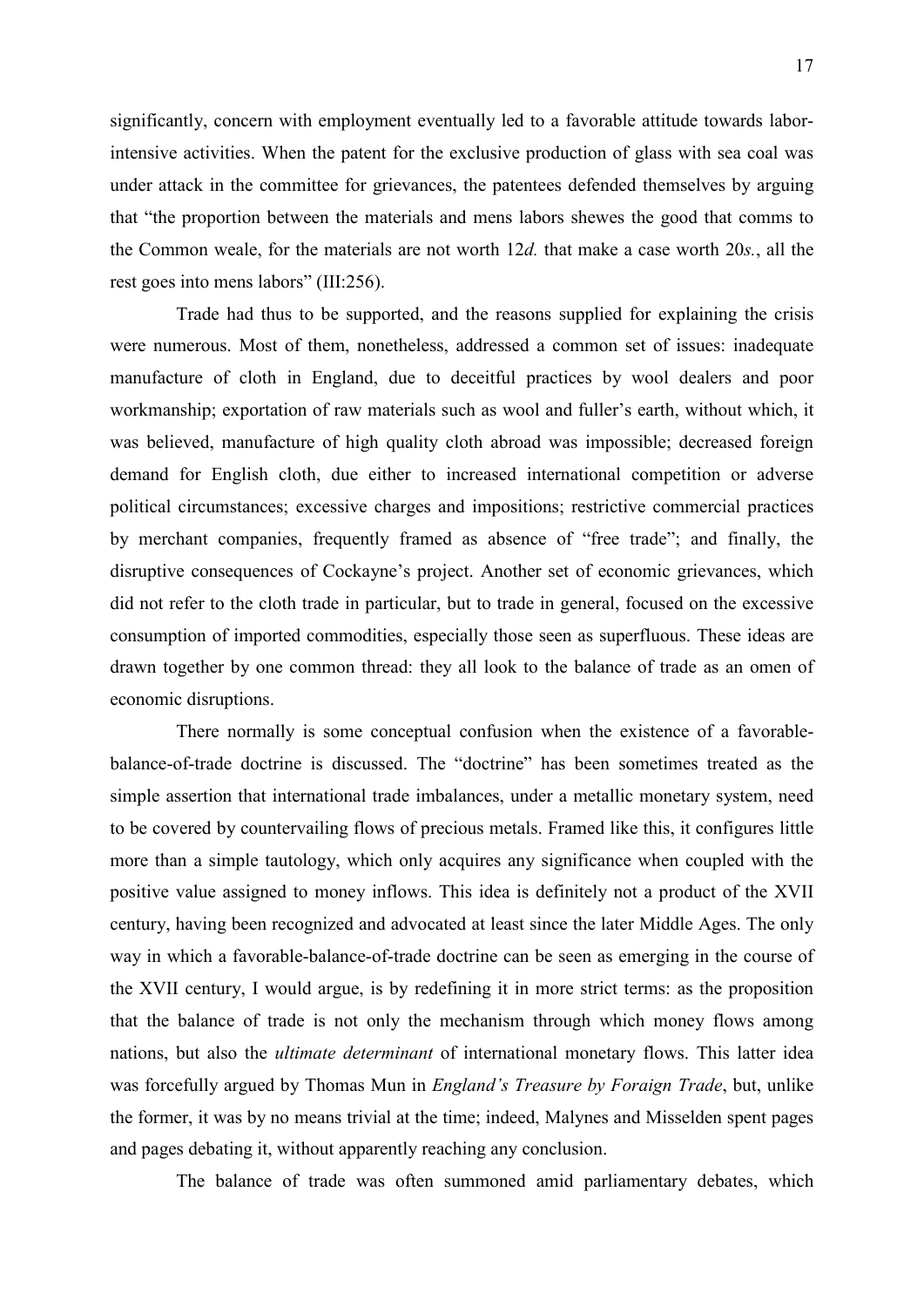testifies to the concept's widespread usage by 1621. The East India Company had recourse to it in order to justify its silver exports: "Yf the Balance of Trade be the Rule of Treasure, The Proceede of the India Trade, which is 360,000*li.* yearly (above the mony disbursed) owght to bee soe much treasure yf other trades did not withdrawe it" (CD, 1621, IV:230). But it is unusual to find members assigning an unequivocally predominant place to the balance of trade in their explanations of the crisis. Foreign trade imbalances were normally cited alongside a whole array of other issues, as was the case with Coke and Glanville. Some did come forward, though, and placed great emphasis on its role as a determinant of monetary flows. Before being expelled, Sir Giles Mompesson was one of them, as already mentioned above $30$ . Without a doubt, however, the fiercest adherent to the favorable-balance-of-trade doctrine in the Commons was Cranfield. Putting his experience both as officer and as merchant to good use, he never missed any opportunity to draw the house's attention to the unbalanced state of trade, backing his arguments with customs figures, and showing acute awareness of their rhetorical force. Already during preliminary debates in the money committee, Cranfield moved "to see the customes Bookes, where you will see that which will greive you" (V:517). His explanation to the scarcity of money was thus simple and forceful:

the unequal balance of Trade, the Goods imported exceeding those that were exported, which would appear, and means to satisfy the House, not by discourse but by Record, which was by examining the Custom Book, and to see what the Merchants carried out and what they brought in. If that which they bring in be of more value that what they carry out, then the balance must needs be unequal. Which would appear by Demonstration (CD, 1621, V:492)

During preparations for the summer adjournment, Cranfield strove to argue that England's foreign trade was not decayed, since its volume was higher than ever; the problem lay in the quality of trade, for "by increase of Trade outward, the Kingdome thrives; but by Excess of Importacion it consumes" (CD, 1621, IV:394). Every time the discussion turned in the direction of monetary topics, as it did when Roe, Greville, Towerson, and others likeminded spoke, Cranfield hastily intervened to correct the course, telling fellow members: "Wee are to assure ourselves that the want of money is because trade is sick, and as longe as trade is sick, wee shalbee in want of money" (VI:296). If the favorable-balance-of-trade doctrine had one champion in the 1621 parliament, that man was certainly Lionel Cranfield<sup>31</sup>.

One last issue deserves to be examined before coming to a conclusion. As already mentioned above, part of the eagerness for abundant money was related to an inflationist

<sup>&</sup>lt;sup>30</sup> See pages 5-6 above.

<sup>&</sup>lt;sup>31</sup> Extremely rich accounts of Cranfield's career as merchant and officer, offered from distinct but complementary perspectives, can be found in Tawney (1958) and Prestwich (1966).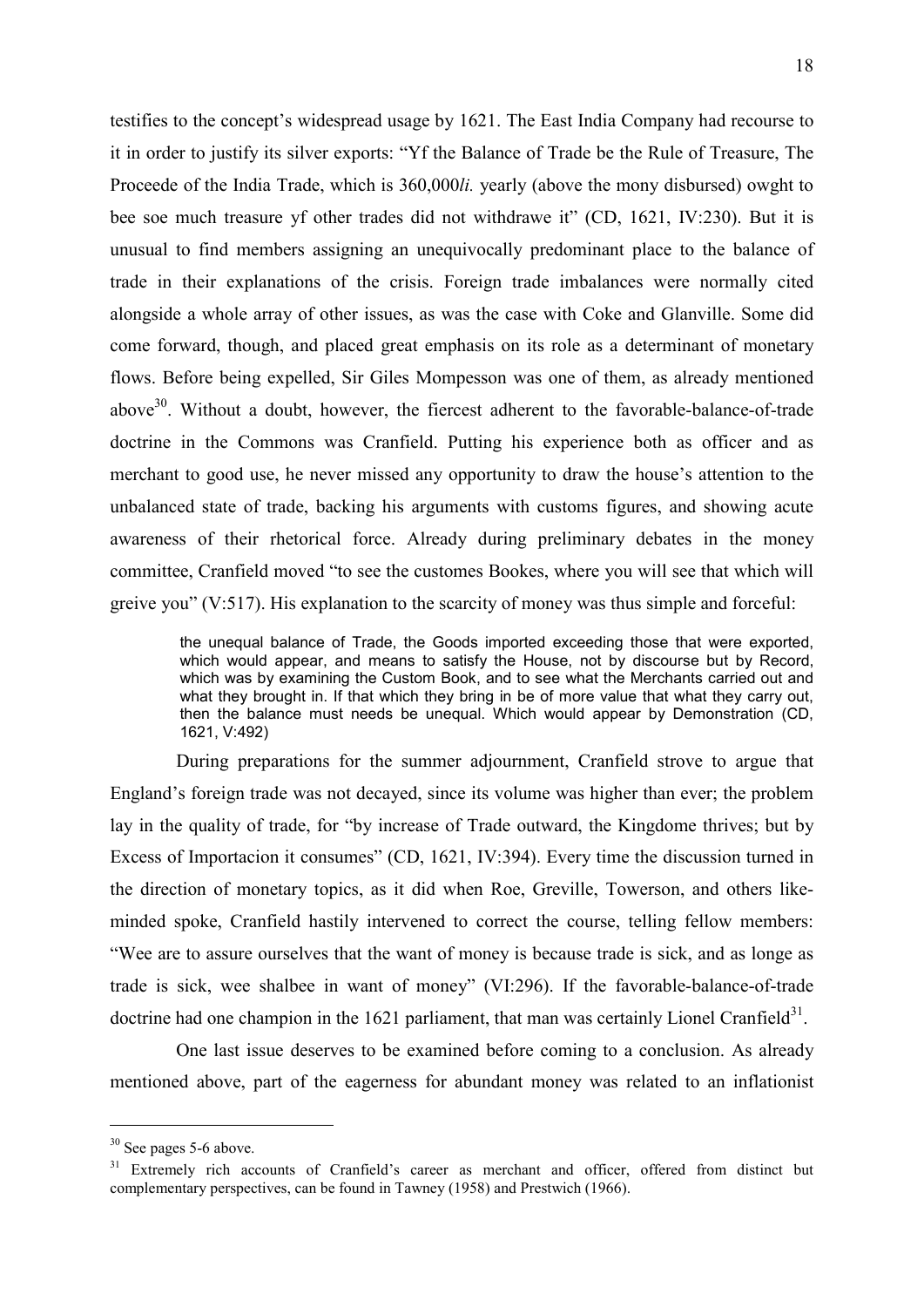standpoint, which believed in benefits to be achieved by a nation through high export prices. The acute trade crisis then in course brought to light, in parliament, one of the most significant deadlocks to be found in early XVII economic reasoning. Although many still believed in the uniqueness of English cloth, a new reality of increasing international competition in textile markets forced itself upon public consciousness. These new conditions included price competition, and the sour lesson that England was no longer free to charge whatever it thought fit for its cloth. Many complaints were voiced against the excessive price of domestic textiles, which hindered its sale abroad. But such a perspective was incompatible with that "rock of reason" invoked by Coke to justify high wool prices<sup>32</sup>. The trade crisis opened a breach between two ultimately irreconcilable perspectives which would prove very difficult to close.

The issue came into sharp relief as a result of attacks against the company-based structure of English trade. Most merchant companies came under heavy fire in parliament, as part of a larger campaign for eliminating restrictive practices in the commercial sphere. The Merchant Adventures, exclusive holders of rights to export white woolen broadcloths, and the East India Company, entitled to a quota of silver exports despite the general prohibition, were favorite targets during trade and money debates<sup>33</sup>. The former, in particular, was directly implicated in cloth trade proceedings, counting on its parliamentary supporters and representatives to lift the blame off its shoulders. One such situation occurred on November 26, when a petition by the Merchants of the Staple, who wanted permission to export woolen cloth to the Adventurers' privileges, was being discussed. Sir Thomas Lowe spoke in the Adventurers' favor, arguing that their company organization allowed them to maintain prices at a high level even when facing adverse conditions – and this he presented as an unquestionable virtue. Shortly thereafter, however, William Neale rose and plainly said: "I thinke that the keeping up of cloth abroade hinders our trade. For 480,000 cloathes sold for so much are better to the Kingdom then 60,000 for the same price" (CD, 1621, III:442-4). The same problem surfaced in connection with the bill for free buying and selling of wool:

In making of all lawer, wisdom looks to the eand, which is to rayse wooll, which will rayse cloth. Tis good both be at a good price, but not toe high, for that will undoe the Trade as well as the pretemitted Custom and imposition, etc., which makes the Hollanders refuse owr cloth for the high price (CD, 1621, III:318)

<sup>&</sup>lt;sup>32</sup> See above, page 7.

<sup>33</sup> Cf. CD, 1621, IV, 49-50;V:138, 439-40, 524. The charters and books of both companies were called for examination, and the attack against the Merchant Adventurers did not go furhter only because James intervened saying that "there have ben diverse things between them and me not so fit for yow to see and deale in. Medle not with those things that belong to me and the state" (III:157).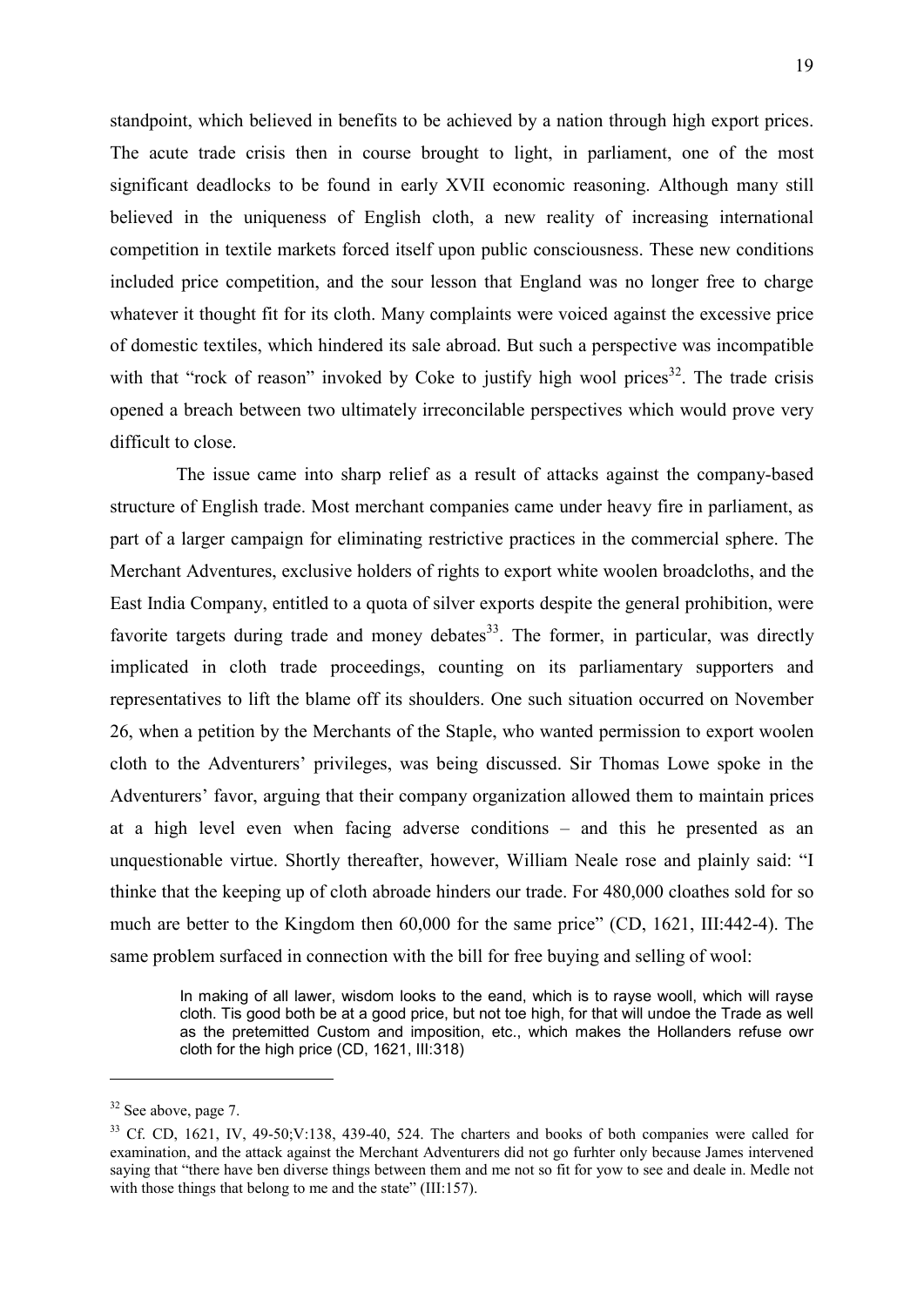This clumsy attempt to reach a compromise between two mutually exclusive sets of ideas only demonstrates the utter intractability of the problem. No satisfactory solution could be found to it in parliament, as indeed in most of early XVII century British economic literature, which was constantly haunted by this ambiguous attitude towards the desirability of a high domestic price level – the exception would be, once again, Thomas Mun.

## **CONCLUDING REMARKS**

England's economic structure had been profoundly shaken along the second decade of the seventeenth century, and the unsettling conditions prompted a burst of economic enquiry during the parliamentary meeting which took place in 1621. The nation's economic maladies were faced vigorously and in earnest, drawing the most varied groups into the debate and inducing prominent individuals to voice their opinions. Few definitive results were achieved, it is true, be it in terms of policy or doctrinal consensus. However, parliamentary proceedings brought contending ideas to light and put them face to face, revealing weaknesses and contradictions, but also fruitful lines of enquiry. These very same themes were shortly thereafter taken up and explored by economic pamphleteers, whose works represent the essence of early XVII century English economic thought. Parliamentary debates in 1621 provide a fundamental blueprint for this whole literature, without which any attempt to grasp its meaning would be necessarily faulty.

### **REFERENCES**

### PUBLISHED PRIMARY SOURCES:

*Acts of the Privy Council of England,* ed. J. R. Dasent et al., London 1890-1964.

- *Commons debates in 1621*, ed. Wallace Notestein, Frances Helen Relf & Hartley Simpson, New Haven 1935, 7 vols.
- *Journal of the House of Commons:* volume 1: 1547-1629 (1802), URL: http://www.britishhistory.ac.uk/report.aspx?compid=1682, Date accessed: 31 March 2009.

### OTHER REREFENCES:

ASHTON, Robert. "Deficit Finance in the Reign of James I", *The Economic History Review*, New Series, Vol. 10, No. 1 (1957), pp. 15-29.